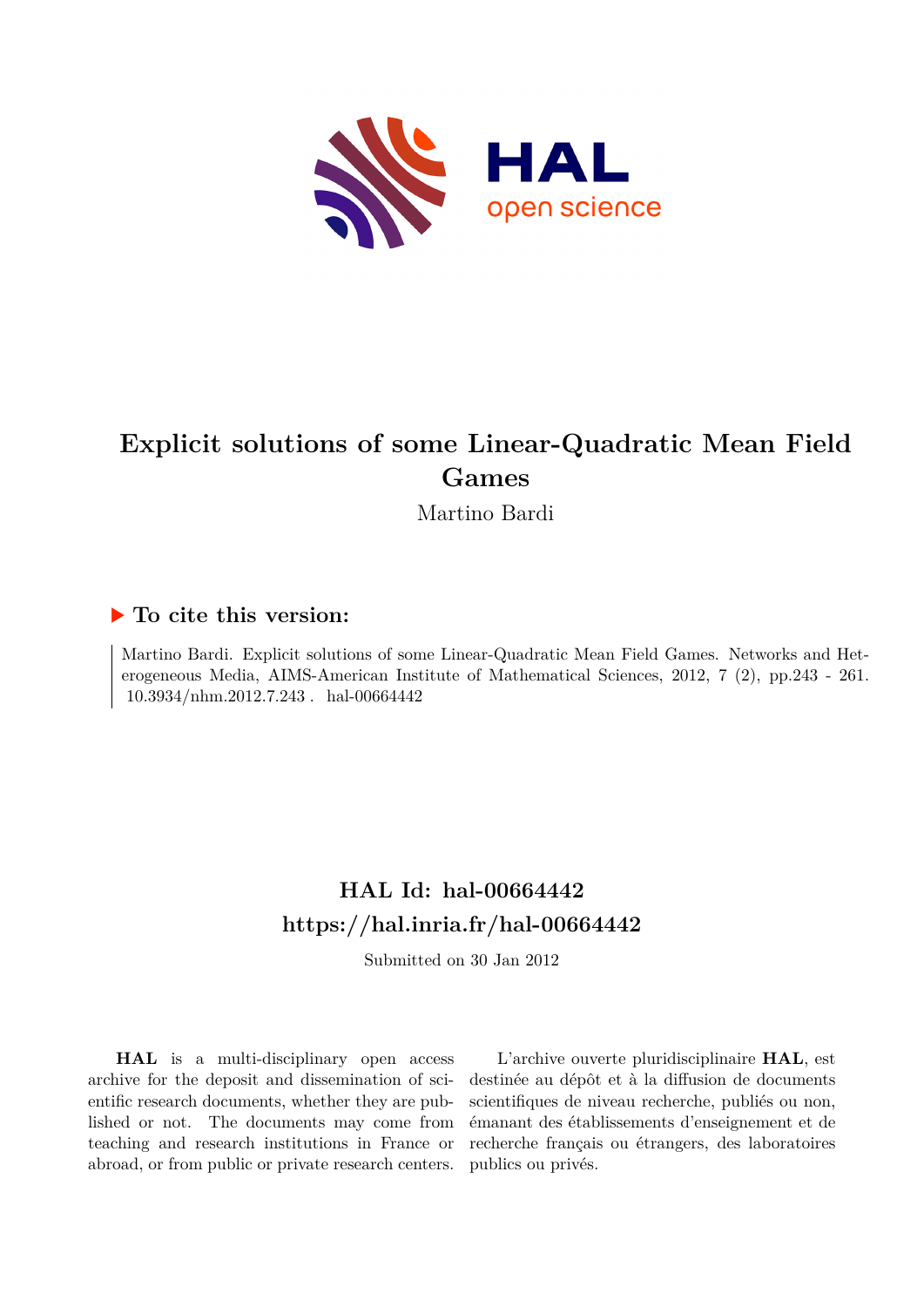## Explicit solutions of some Linear-Quadratic Mean Field Games

Martino Bardi Dipartimento di Matematica P. e A. Università di Padova via Trieste, 63; I-35121 Padova, Italy e-mail: bardi@math.unipd.it

27th July 2011

#### Abstract

We consider N-person differential games involving linear systems affected by white noise, running cost quadratic in the control and in the displacement of the state from a reference position, and with long-time-average integral cost functional. We solve an associated system of Hamilton-Jacobi-Bellman and Kolmogorov-Fokker-Plank equations and find explicit Nash equilibria in the form of linear feedbacks. Next we compute the limit as the number N of players goes to infinity, assuming they are almost identical and with suitable scalings of the parameters. This provides a quadratic-Gaussian solution to a system of two differential equations of the kind introduced by Lasry and Lions in the theory of Mean Field Games [19]. Under a natural normalization the uniqueness of this solution depends on the sign of a single parameter. We also discuss some singular limits, such as vanishing noise, cheap control, vanishing discount. Finally, we compare the L-Q model with other Mean Field models of population distribution.

### 1 Introduction

Consider a system of linear stochastic differential equations

$$
dX_t^i = (A^i X_t^i - \alpha_t^i)dt + \sigma^i dW_t^i, \quad X_0^i = x^i, \quad i = 1, ..., N,
$$
 (1)

where  $W_t^i$  is a Brownian motion and  $\alpha_t^i$  is the control of the *i*-th player of the differential game that we now describe. For each initial vector of positions  $X = (x^1, \ldots, x^N)$  we consider for the i-th player the long-time-average cost functional with quadratic running cost

$$
J^{i}(X, \alpha^{1}, \ldots, \alpha^{N}) := \liminf_{T \to +\infty} \frac{1}{T} E\left[\int_{0}^{T} \frac{R_{i}}{2} (\alpha_{t}^{i})^{2} + (X_{t} - \overline{X}_{i})^{T} Q^{i} (X_{t} - \overline{X}_{i}) dt\right],
$$

where  $R_i > 0$ ,  $Q^i$  is a symmetric matrix, and  $\overline{X}_i$  is a given reference position. We wish to study the Nash equilibrium strategies of this N-person game and understand the limit behavior as  $N \to +\infty$  within the theory of Mean Field Games initiated by Lasry and Lions [19, 20, 21]. We recall that this theory is intimately connected to the modeling of economic equilibrium with rational anticipations, following the fundamental contribution of Aumann [4]. We refer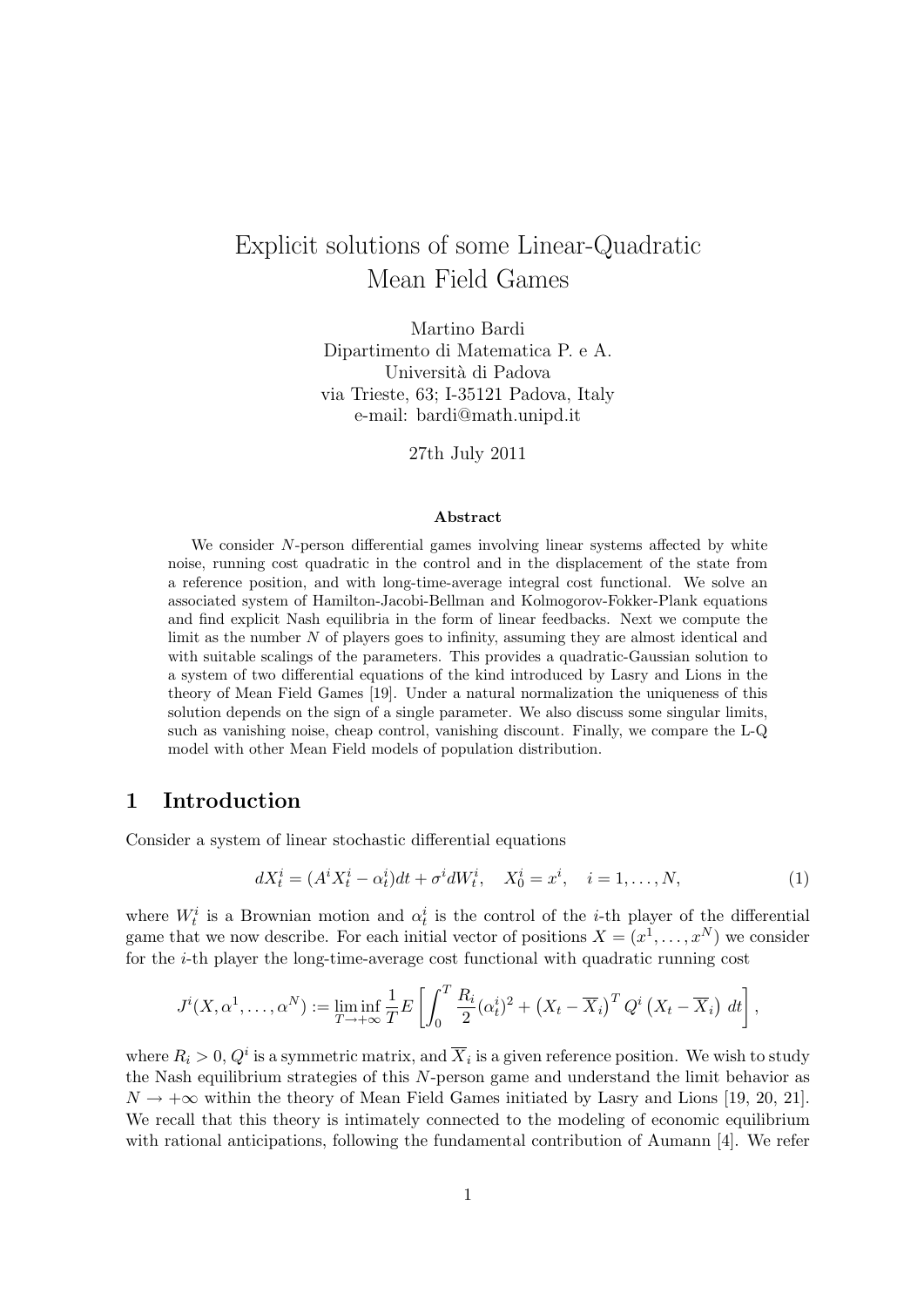to the recent survey [13] for several applications of Mean Field Games to economics and mathematical finance.

In this paper we limit ourselves to the case of 1-dimensional state space for each player, because our goal is to give solutions as explicit as possible to the systems of Hamilton-Jacobi-Bellman (briefly, HJB) and Kolmogorov-Fokker-Plank equations arising in the theory. Thus  $A^i$  is a given scalar here. However the case of general d-dimensional  $X_t^i$  can be studied similarly via the solution of suitable matrix Riccati equations and will be treated in a forthcoming paper.

In Section 2 we define the admissible strategies and introduce the system of 2N HJB and KFP equations associated to the N-person game, as in [19, 21]. Under a generic condition we find explicit quadratic solutions  $v^i$  for the HJB equations and Gaussian solutions  $m_i$  for the KFP equations, and affine feedback strategies that give a Nash equilibrium of the game.

In Section 3 we introduce the assumption that the running cost of the i-th player is symmetric with respect to the positions of any two other players. It leads to reducing the  $(N+1)N/2$  coefficients of  $Q<sup>i</sup>$  to just four parameters: the primary costs of self-displacement,  $q_i > 0$ , and cross-displacement,  $\beta_i$ , and the secondary costs of self and cross-displacement,  $\eta_i$  and  $\gamma_i$ ; also the N entries of the reference position  $X_i$  reduce to two, the preferred value  $h_i$  is for the *i*-th player and his reference value  $r_i$  for the other agents. Next we assume the players are almost identical, i.e., they have the same parameters in the dynamical system and cost functional, except possibly the secondary costs of displacement. Then there is a unique identically distributed quadratic-Gaussian solution of the 2N HJB-KFP equations, i.e., such that all  $v^i$  are equal and so are all  $m_i$ .

Section 4 is devoted to the limit as  $N \to +\infty$  for parameters such that

$$
q^N \to \overline{q}, \quad \beta^N \sim \overline{\beta}/N, \quad \eta_i^N \sim \overline{\eta}/N, \quad \gamma_i^N \sim \overline{\gamma}/N^2
$$

Then the identically distributed solution  $v^N, m^N, \lambda^N$  of the preceding 2N system converges to a solution of the Mean Field system of two equations

$$
\begin{cases}\n-\nu v_{xx} + \frac{(v_x)^2}{2R} - Ax v_x + \lambda = \overline{V}[m](x) & \text{in } R, \\
-\nu m_{xx} - \left(\frac{v_x}{R}m - Axm\right)_x = 0 & \text{in } R, \\
\min\left[v(x) - \frac{RAx^2}{2}\right] = 0, \quad \int_R m(x)dx = 1, \quad m > 0 \text{ in } R.\n\end{cases}
$$
\n(2)

Here  $\overline{V}[m]$  is the non-local operator

$$
\overline{V}[m](x) := \overline{q}(x-h)^2 + \overline{\beta}(x-h) \int_{\mathbb{R}} (y-r) dm(y) + \overline{\gamma} \left( \int_{\mathbb{R}} (y-r) dm(y) \right)^2 + \overline{\eta} \int_{\mathbb{R}} (y-r)^2 dm(y). \tag{3}
$$

Such solution is explicit and unique among quadratic-Gaussian ones, except for one critical value of  $\overline{\beta}$ . Moreover it is the unique solution of (2) if  $\overline{\beta} \ge 0$ , by a monotonicity argument of Lasry and Lions [19, 21]. Note, however, that the normalization condition on v in (2) is different from the null-average condition of the periodic case [19, 21].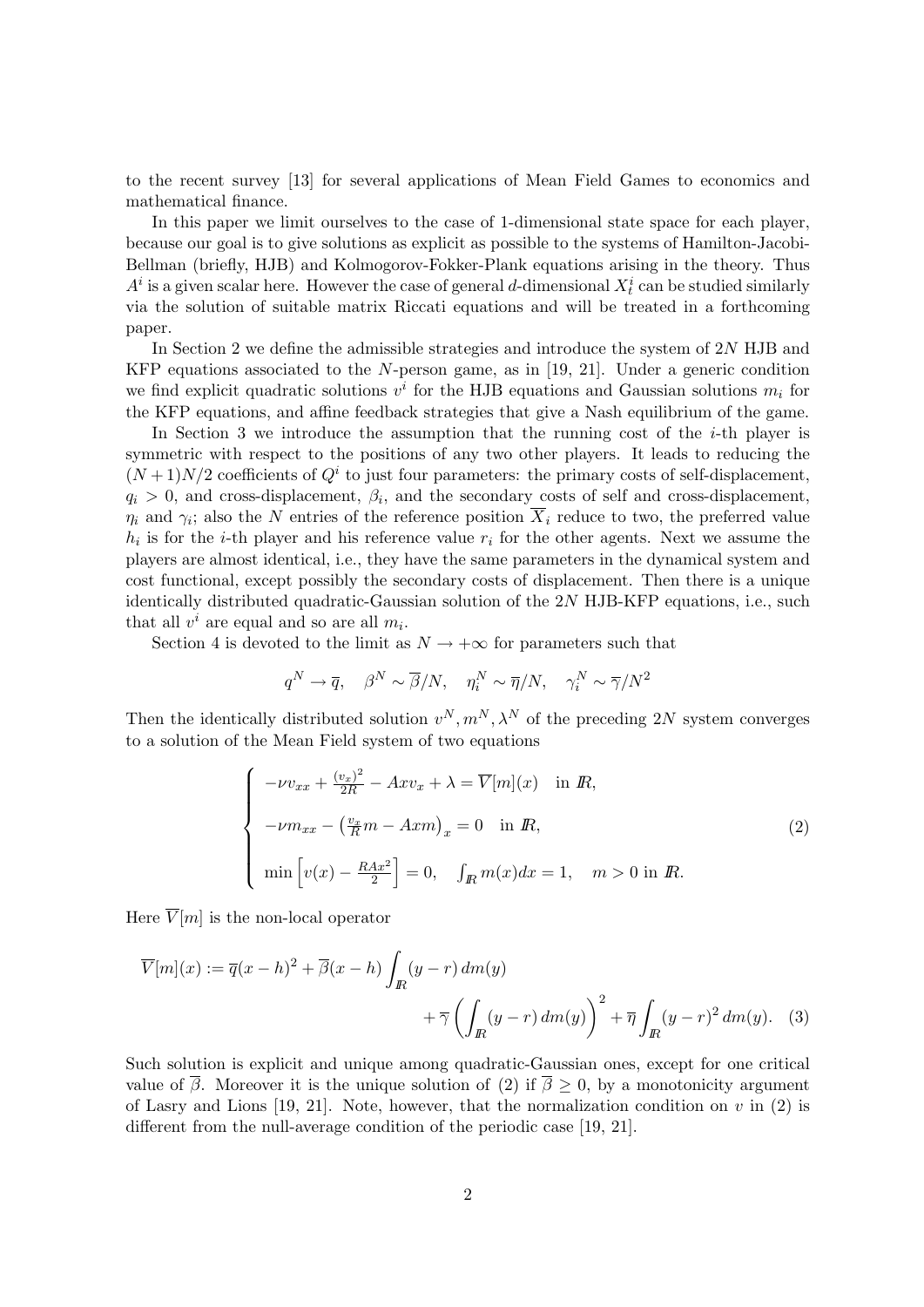The results of these three sections parallel those of the seminal papers [19, 21] on games with ergodic cost criterion with the following main differences. Lasry and Lions consider system (1) in dimension  $d \ge 1$  with  $A^i = 0$ , running costs of the form  $L^i(X_t^i, \alpha_t^i) + F^i(X_t^1, \dots, X_t^N)$ with  $L^i$  superlinear in  $\alpha$  and  $F^i \mathbb{Z}^d$ -periodic in each entry, so their state space for each agent is a torus. No explicit formulas can be expected for these general costs and the proofs rely on some hard estimates for the HJB equations. In our Linear-Quadratic (briefly, L-Q) case the explicit quadratic-Gaussian formulas for solutions allow rather elementary calculations; on the other hand the unboundedness of data and solutions requires some additional care in the proof of the verification theorem.

In Section 5 we exploit the formulas for solutions to study several singular limits. For vanishing noise  $\sigma^i \to 0$  we show that the distributions  $m_i$  become Dirac masses, the Nash equilibrium feedback remains the same for the limit deterministic game, a fact known for finite horizon problems [6, 9], and the vanishing viscosity limit commutes with  $N \to +\infty$ . For the cheap control limit, that is,  $R_i \rightarrow 0$ , the distributions  $m_i$  become again Dirac masses and the limit commutes with  $N \to +\infty$ . After solving in quadratic-Gaussian form the discounted infinite horizon problem, we show that for vanishing discount there is convergence to the long-time-average cost problem, and also this limit commutes with  $N \to +\infty$ . Finally we study the scaling  $1/N = o(\beta^N)$  that is related to a singular perturbation of (2).

Section 6 discusses an interpretation of the L-Q Mean Field Game as a model of the distribution of a population. We compare it to the Mean Field model with local log utility studied by Guéant [12, 11] and reported in [13], where explicit quadratic-Gaussian solutions are also found. The important parameters of  $\overline{V}$  (3) in this discussion are  $\overline{q}$  and  $\overline{\beta}$ , because  $\overline{\beta} > 0$  means that it is costly for an individual to imitate his/her peers, whereas for  $\overline{\beta} < 0$ resembling the others is rewarding as in the log model of [12, 11].

We conclude this introduction with some bibliographical remarks. Huang, Caines, and Malhamé studied L-Q stochastic games with discounted cost and large number of players motivated by several engineering applications [14, 16]. They also developed their approach to encompass nonlinear systems and more general costs [15, 17] independently of the Lasry-Lions theory. Discrete Mean Field Games were studied by Gomes et al. [10], numerical methods by Achdou and Capuzzo-Dolcetta [2], see also [18] and [1]. For the background on N-person differential games we refer to the books [6, 9] and for the ergodic stochastic case to [7], see also the references therein.

## 2 Games with N players and ergodic payoff

The notations of the paper are chosen to be consistent with those of [19, 21]. We assume that each player controls a 1-dimensional state variable with linear dynamics, that is,

$$
dX_t^i = (A^i X_t^i - \alpha_t^i)dt + \sigma^i dW_t^i, \quad X_0^i = x^i \in \mathbb{R}, \quad i = 1, \dots, N
$$
\n<sup>(4)</sup>

where  $A^i, \sigma^i \in \mathbb{R}$  are given,  $\sigma_i \neq 0$ ,  $(W_t^1, \ldots, W_t^N)$  are N independent Brownian motions, the control  $\alpha^i : [0, +\infty) \to \mathbb{R}$  of the *i*-th player is a bounded process adapted to  $W_t^i$ . For each initial vector of positions  $X = (x^1, \ldots, x^N) \in \mathbb{R}^N$  we consider the long-time-average cost functional

$$
J^{i}(X, \alpha^{1}, \dots, \alpha^{N}) := \liminf_{T \to +\infty} \frac{1}{T} E\left[\int_{0}^{T} \frac{R_{i}}{2} (\alpha^{i}_{t})^{2} + F^{i}(X_{t}^{1}, \dots, X_{t}^{N}) dt\right], \quad R_{i} > 0,
$$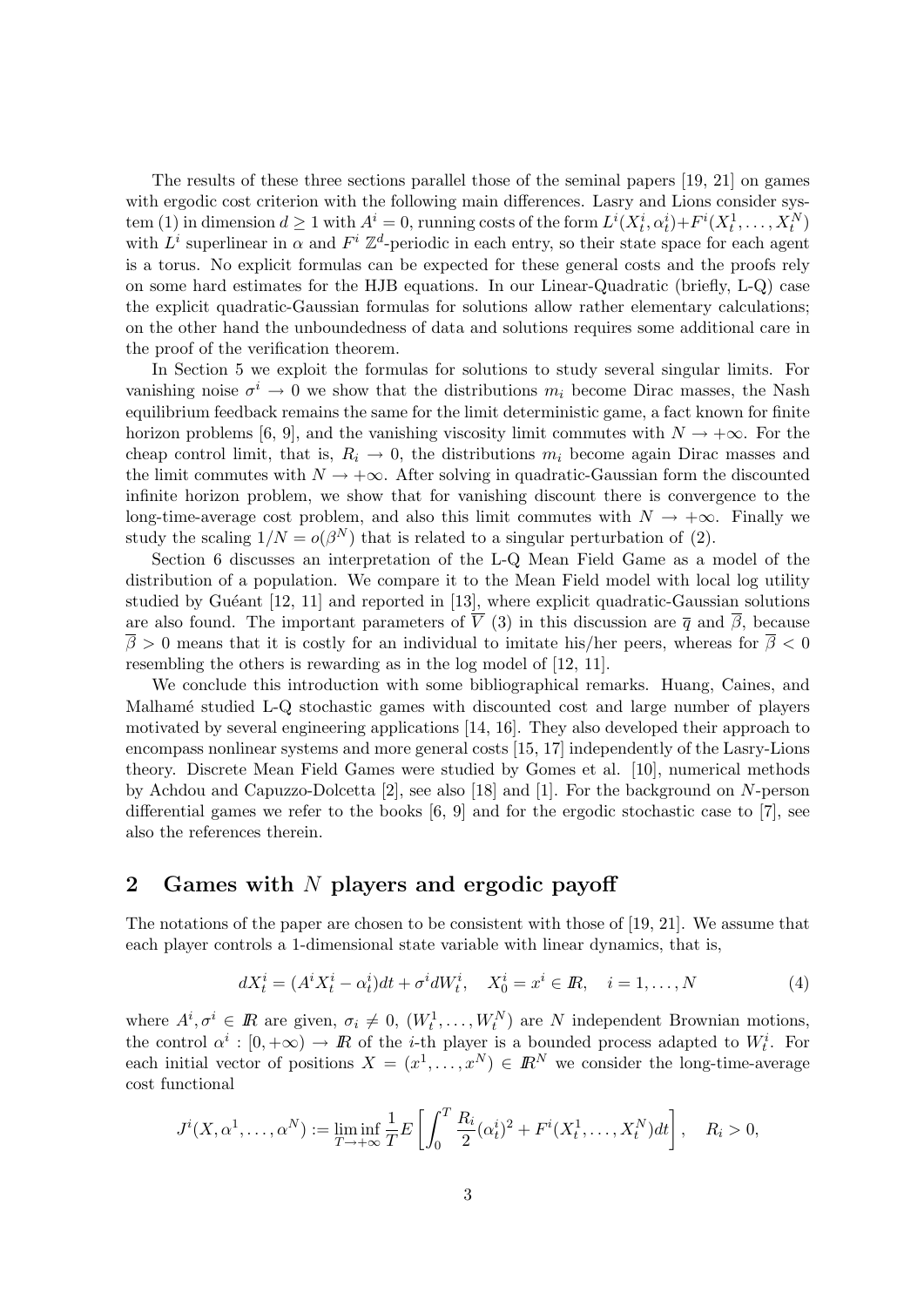and we assume that  $F^i$  is quadratic in the following sense. For each player i there is a reference position of the whole state vector  $\bar{X}_i$ , and  $F^i$  is a quadratic form in  $X - \bar{X}_i$ , i.e., for a symmetric matrix  $Q^i$ ,

$$
F^{i}(x^{1},\ldots,x^{N}):=\left(X-\overline{X}_{i}\right)^{T} Q^{i}\left(X-\overline{X}_{i}\right)=\sum_{j,k=1}^{N} q_{jk}^{i}(x^{j}-\overline{x}_{i}^{j})(x^{k}-\overline{x}_{i}^{k}), \quad q_{ii}^{i}>0,
$$

where the condition  $q_{ii}^i > 0$  means that  $\overline{x}_i^i$  is a preferred position for the *i*-th player.

We are interested in Nash equilibrium points, that is, vectors of admissible control strategies  $\overline{\alpha} = (\overline{\alpha}^1, \ldots, \overline{\alpha}^N)$  such that

$$
J^{i}(X,\overline{\alpha}) = \min_{\alpha^{i}} J^{i}(X,\overline{\alpha}^{1},\ldots,\overline{\alpha}^{i-1},\alpha^{i},\overline{\alpha}^{i+1},\ldots,\overline{\alpha}^{N}) \quad \forall i = 1,\ldots,N.
$$
 (5)

For the current cost functional it is natural to choose as *admissible strategy*, or admissible control function, for the *i*-th player any bounded process  $\alpha^i$  adapted to  $W_t^i$  such that the corresponding solution  $X_t^i$  of (4) satisfies, for some  $C > 0$ ,

$$
E[X_t^i] \le C, \quad E[(X_t^i)^2] \le C, \quad \forall \, t > 0,\tag{6}
$$

and is *ergodic* in the following sense: there exists a probability measure  $m_{\alpha i}$  such that  $\int_{I\!\! R} x dm_{\alpha^i}(x), \int_{I\!\! R} x^2 dm_{\alpha^i}(x) < +\infty$ , and for any polynomial g of degree at most two

$$
\lim_{T \to +\infty} \frac{1}{T} E\left[\int_0^T g\left(X_t^i\right) \, dt\right] = \int_{I\!\!R} g(x) dm_{\alpha^i}(x),\tag{7}
$$

locally uniformly with respect to the initial position  $x^i$  of  $X_t^i$ .

Note that for a N-vector  $\alpha$  of such controls the liminf in the cost functionals is a lim and  $J^{i}(X,\alpha)$  do not depend on the initial position X. Important examples of admissible strategies are the affine feedbacks whose trajectory is ergodic, as made precise by the next Lemma.

Lemma 2.1. For the feedback

$$
\alpha^i(x) = K^i x + c_i, \quad x \in \mathbb{R}, \qquad K^i > A^i,\tag{8}
$$

consider the process  $\alpha_t^i := \alpha^i(X_t^i)$  where  $X_t^i$  solves

$$
dX_t^i = [(A^i - K^i)X_t^i - c_i]dt + \sigma^i dW_t^i.
$$

Then  $\alpha^i$  is admissible.

*Proof.* The explicit solution of the linear equation for  $X_t^i$  satisfies (6) and it is also known to be ergodic with Gaussian invariant measure  $m_{\alpha^i}$  of mean  $-c_i/(K^i - A^i)$  and variance  $\nu^{i}/(K^{i}-A^{i})$ . Then (7) holds for any bounded and continuous g. To get the conclusion it's enough to check it for  $g(x) = x$  and  $g(x) = x^2$  and this is easily done by integrating on [0, T] the explicit expressions for  $E[X_t^i]$  and  $E[(X_t^i)^2]$ .  $\Box$ 

In order to write the system of Hamilton-Jacobi-Bellman equations and Kolmogorov-Fokker-Plank equations associated to the game as in [19, 21] we observe that the *i*-th Hamiltonian is

$$
H^{i}(x,p) = \frac{p^{2}}{2R_{i}} - A^{i}xp, \quad x, p \in \mathbb{R},
$$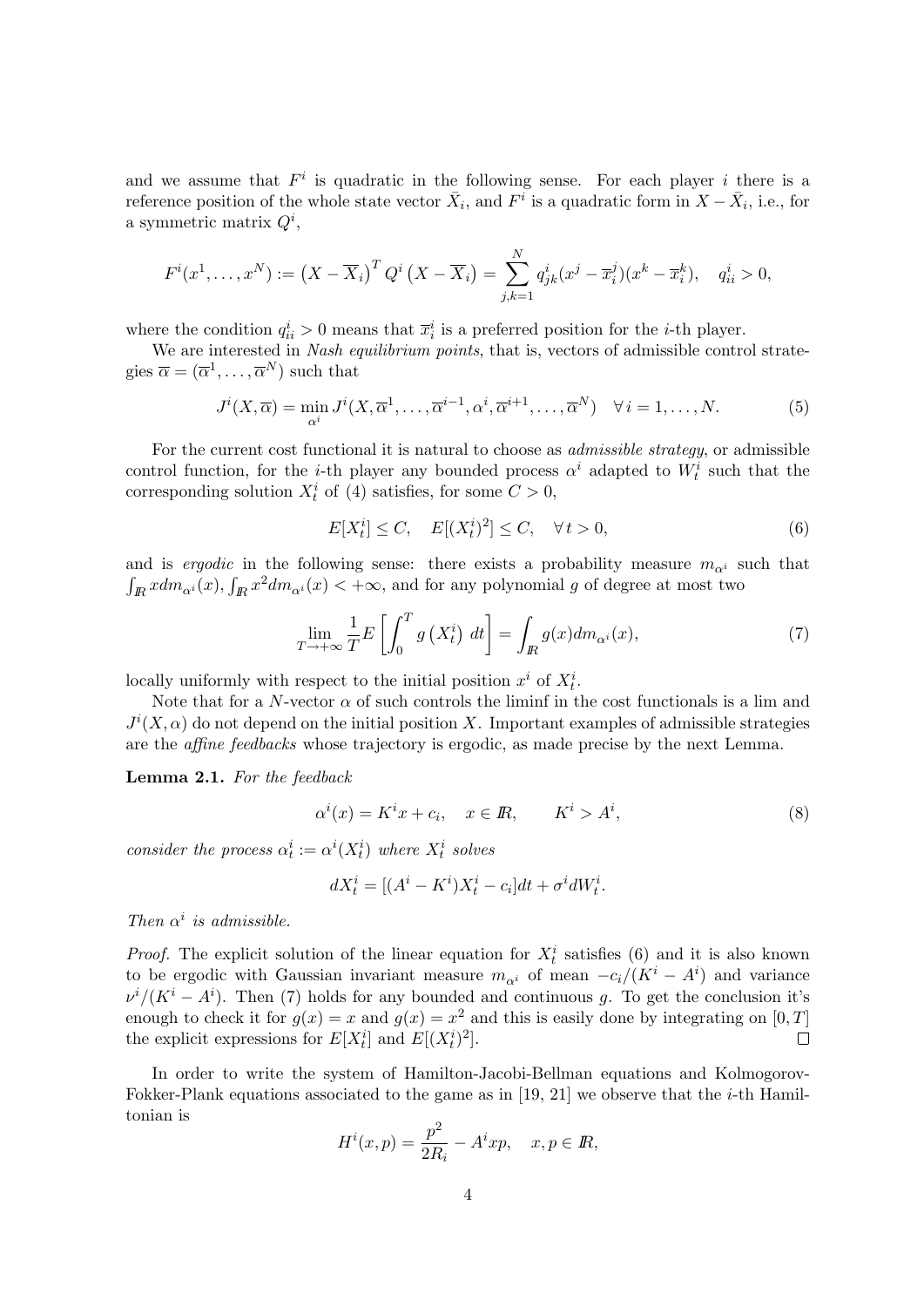and for a N-vector of probability measures on  $\mathbb{R}$   $(m_1, \ldots, m_N)$  we denote

$$
f^{i}(x; m_1, \ldots, m_N) := \int_{\mathbb{R}^{N-1}} F^{i}(x^1, \ldots, x^{i-1}, x, x^{i+1}, \ldots, x^N) \prod_{j \neq i} dm_j(x^j), \quad \nu^{i} := \frac{(\sigma^{i})^2}{2}.
$$

We want to solve the system

$$
\begin{cases}\n-\nu^{i}v_{xx}^{i} + \frac{(v_{x}^{i})^{2}}{2R_{i}} - A^{i}xv_{x}^{i} + \lambda_{i} = f^{i}(x; m_{1}, ..., m_{N}) & \text{in } R, \quad i = 1, ..., N \\
-\nu^{i}(m_{i})_{xx} - \left(\frac{v_{x}^{i}}{R_{i}}m_{i} - A^{i}xm_{i}\right)_{x} = 0 & \text{in } R, \quad i = 1, ..., N \\
\int_{R} m_{i}(x)dx = 1, \quad m_{i} > 0 \text{ in } R,\n\end{cases}
$$
\n(9)

where with a slight abuse of notation we are denoting with  $m_i$  a measure as well as its density. Since we are not in the periodic setting of [19, 21] the solutions  $v^i$  are expected to be unbounded and cannot be normalized by prescribing the value of their average. In the next result we produce solutions with  $v^i$  a quadratic polynomial and  $m_i$  Gaussian, namely,

$$
v^{i}(x) = \frac{(x - \mu_{i})^{2}}{2s_{i}} + \frac{R_{i}A^{i}x^{2}}{2}, \quad m_{i}(x) = \frac{1}{\sqrt{2\pi s_{i}\nu^{i}R_{i}}}\exp\left(-\frac{(x - \mu_{i})^{2}}{2s_{i}\nu^{i}R_{i}}\right),\tag{10}
$$

for two vectors  $\mu = (\mu_1, \ldots, \mu_N)$  and  $s = (s_1, \ldots, s_N)$  with  $s_i > 0$  that we will compute explicitly. We define the  $N \times N$  matrix B by

$$
B_{ii} := 2q_{ii}^i + R_i(A^i)^2, \quad B_{ij} := 2q_{ij}^i \quad i \neq j.
$$

**Theorem 2.1.** Under the above conditions, if  $\det B \neq 0$  then i) there exists a unique triple  $(\lambda_1,\ldots,\lambda_N) \in \mathbb{R}^N$ ,  $\mu \in \mathbb{R}^N$ ,  $s \in (0,+\infty)^N$ , such that (10) solves (9), and

$$
s_i = \left(2q_{ii}^i R_i + (R_i A^i)^2\right)^{-1/2},\tag{11}
$$

$$
\mu = B^{-1}p, \quad p_i := 2q_{ii}^i \overline{x}_i^i + 2 \sum_{j \neq i} q_{ij}^i \overline{x}_i^j,
$$
\n(12)

ii) the affine feedback

$$
\overline{\alpha}^{i}(x) = \frac{x - \mu_{i}}{s_{i}R_{i}} + A^{i}x, \quad x \in \mathbb{R}, \quad i = 1, \dots, N,
$$
\n(13)

is a Nash equilibrium point for all initial positions  $X \in \mathbb{R}^N$  among the admissible strategies and  $J^i(X,\overline{\alpha}) = \lambda_i$  for all X and i.

*Proof.* For any  $v^i \in C^1(\mathbb{R})$ , the *i*-th equation of the second group on N equations in (9) can be integrated to get

$$
m_i(x) = c_i \exp\left(\frac{1}{\nu^i R_i} \left(\frac{R_i A^i x^2}{2} - v^i(x)\right)\right).
$$

Therefore we are left with the first group of N equations and we plug into them  $v^i$  of the form  $(10)$  to get

$$
-\nu^i \left(\frac{1}{s_i} + R_i A^i\right) + \frac{1}{2R_i} \left(\frac{(x - \mu_i)^2}{s_i^2} + (R_i A^i x)^2\right) - R_i (A^i x)^2 + \lambda_i = f^i.
$$
 (14)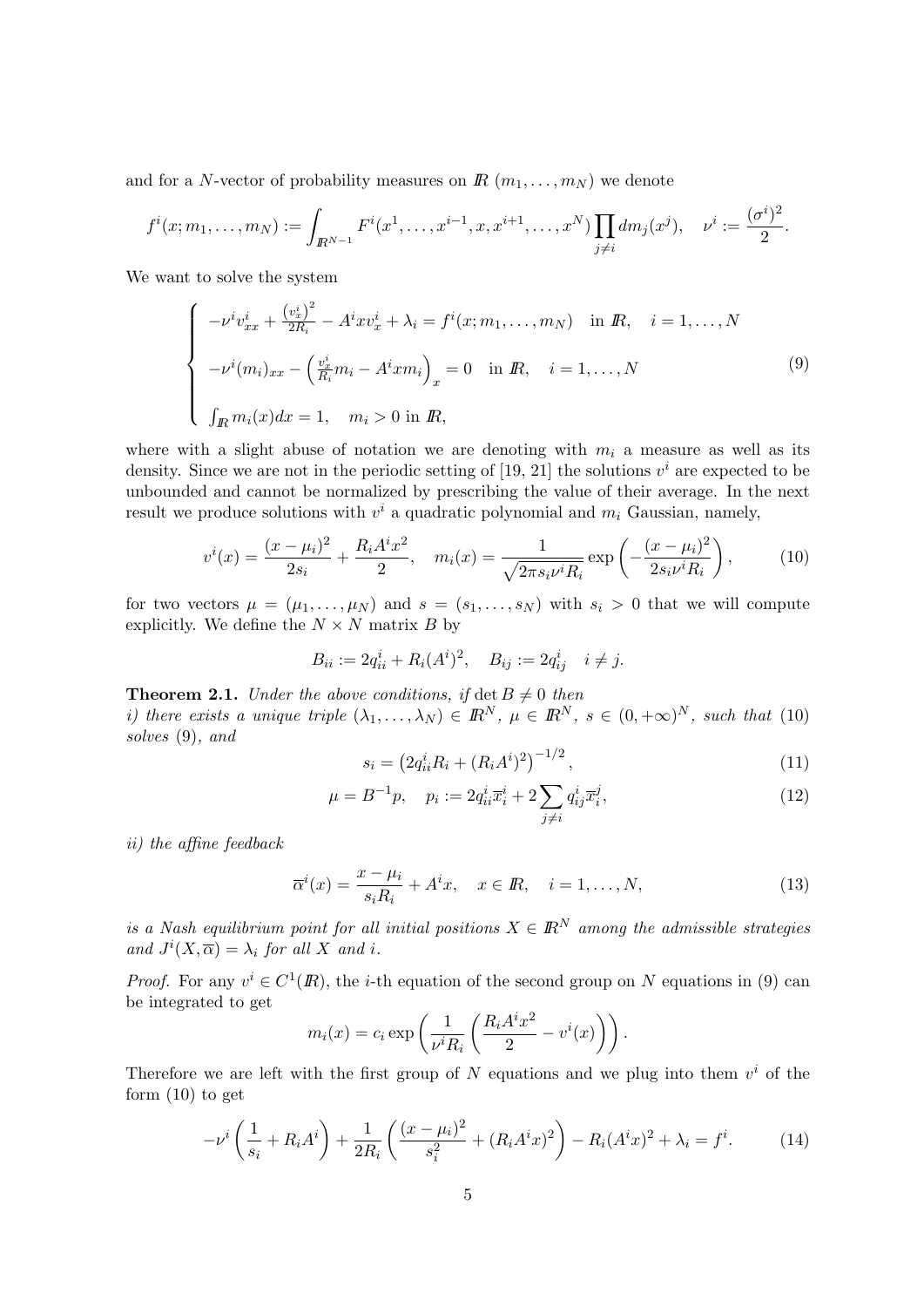Next we compute  $f^i = f^i(x; m_1, \ldots, m_N)$  using that  $m_i$  is the distribution of a Gaussian random variable  $\mathcal{N}(\mu_i, s_i \nu^i R_i)$ :

$$
f^{i}(x; m_{1},..., m_{N}) = q_{ii}^{i}(x - \overline{x}_{i}^{i})^{2} + 2(x - \overline{x}_{i}^{i}) \sum_{j \neq i} q_{ij}^{i}(\mu_{j} - \overline{x}_{i}^{j}) + b_{i}
$$

$$
b_{i} := \sum_{j,k \neq i, j \neq k} q_{jk}^{i}(\mu_{j} - \overline{x}_{i}^{j})(\mu_{k} - \overline{x}_{i}^{k}) + \sum_{j \neq i} q_{jj}^{i}(s_{j}\nu^{j}R_{j} + (\mu_{j} - \overline{x}_{i}^{j})^{2}).
$$

Then (14) is an equality between two quadratic polynomials. By equating the coefficients of  $x^2$  we get

$$
\frac{1}{2R_i s_i^2} - \frac{R_i (A^i)^2}{2} = q_{ii}^i
$$
\n(15)

that gives  $(11)$ . By equating the coefficients of x we get

$$
-\frac{\mu_i}{R_i s_i^2} = -2q_{ii}^i \overline{x}_i^i + 2 \sum_{j \neq i} q_{ij}^i (\mu_j - \overline{x}_i^j), \quad i = 1, ..., N,
$$
\n(16)

and using (15) we get the matrix equation  $B\mu = p$  with p given by (12). Finally, by equating the remaining terms we obtain

$$
\lambda_i = \nu^i \left( \frac{1}{s_i} + R_i A^i \right) - \frac{\mu_i^2}{2R_i s_i^2} + q_{ii}^i (\overline{x}_i^i)^2 - 2\overline{x}_i^i \sum_{j \neq i} q_{ij}^i (\mu_j - \overline{x}_i^j) + b_i.
$$
 (17)

This completes the proof of i).

Consider the feedback  $\overline{\alpha} = (\overline{\alpha}^1, \ldots, \overline{\alpha}^N)$  given by (13) and note it is admissible by Lemma 2.1. Let  $\alpha^{i}$  be an admissible strategy for the *i*-th player. By Dynkin's formula and the first equation in (9)

$$
E[v^{i}(X_{T}^{i}) - v^{i}(x^{i})] = E\left[\int_{0}^{T} \left(\nu^{i}v_{xx}^{i} + A^{i}xv_{x} - \alpha_{t}^{i}v_{x}^{i}\right)(X_{t}^{i}) dt\right]
$$
  
\n
$$
\geq E\left[\int_{0}^{T} \left(\nu^{i}v_{xx}^{i} + A^{i}xv_{x} - \frac{(v_{x}^{i})^{2}}{2R_{i}}\right)(X_{t}^{i}) - \frac{R^{i}}{2}(\alpha_{t}^{i})^{2} dt\right]
$$
  
\n
$$
= \lambda_{i}T - E\left[\int_{0}^{T} \left(f^{i}(X_{t}^{i}) + \frac{R^{i}}{2}(\alpha_{t}^{i})^{2}\right) dt\right],
$$

where the inequality is an equality if  $\alpha^i = \overline{\alpha}^i$ . We divide both sides by T and let  $T \to +\infty$ . The left hand side vanishes because  $v^i$  is a quadratic polynomial and the estimates (6) hold. Then

$$
\lambda_i \leq \liminf_{T \to +\infty} \frac{1}{T} E\left[\int_0^T \left(f^i(X_t^i; m_1, \dots, m_N) + \frac{R^i}{2} (\alpha_t^i)^2\right) dt\right]
$$

with equality if  $\alpha^i = \overline{\alpha}^i$ . We claim that the right hand side is  $J^i(X, \overline{\alpha}^1, \ldots, \overline{\alpha}^{i-1}, \alpha^i, \overline{\alpha}^{i+1}, \ldots, \overline{\alpha}^N)$ . Then  $\lambda_i = J^i(X, \overline{\alpha})$  and (5) holds.

To prove the claim we consider each term of the running cost  $F^i$ . We begin with the terms with  $j = k, j \neq i$ . Then

$$
\lim_{T \to +\infty} \frac{1}{T} E\left[\int_0^T (X_t^j - \overline{x}_i^j)^2 dt\right] = \int_{I\!\!R} (x^j - \overline{x}_i^j)^2 dm_j(x^j) = s_j \nu^j R_j + (\mu_j - \overline{x}_i^j)^2
$$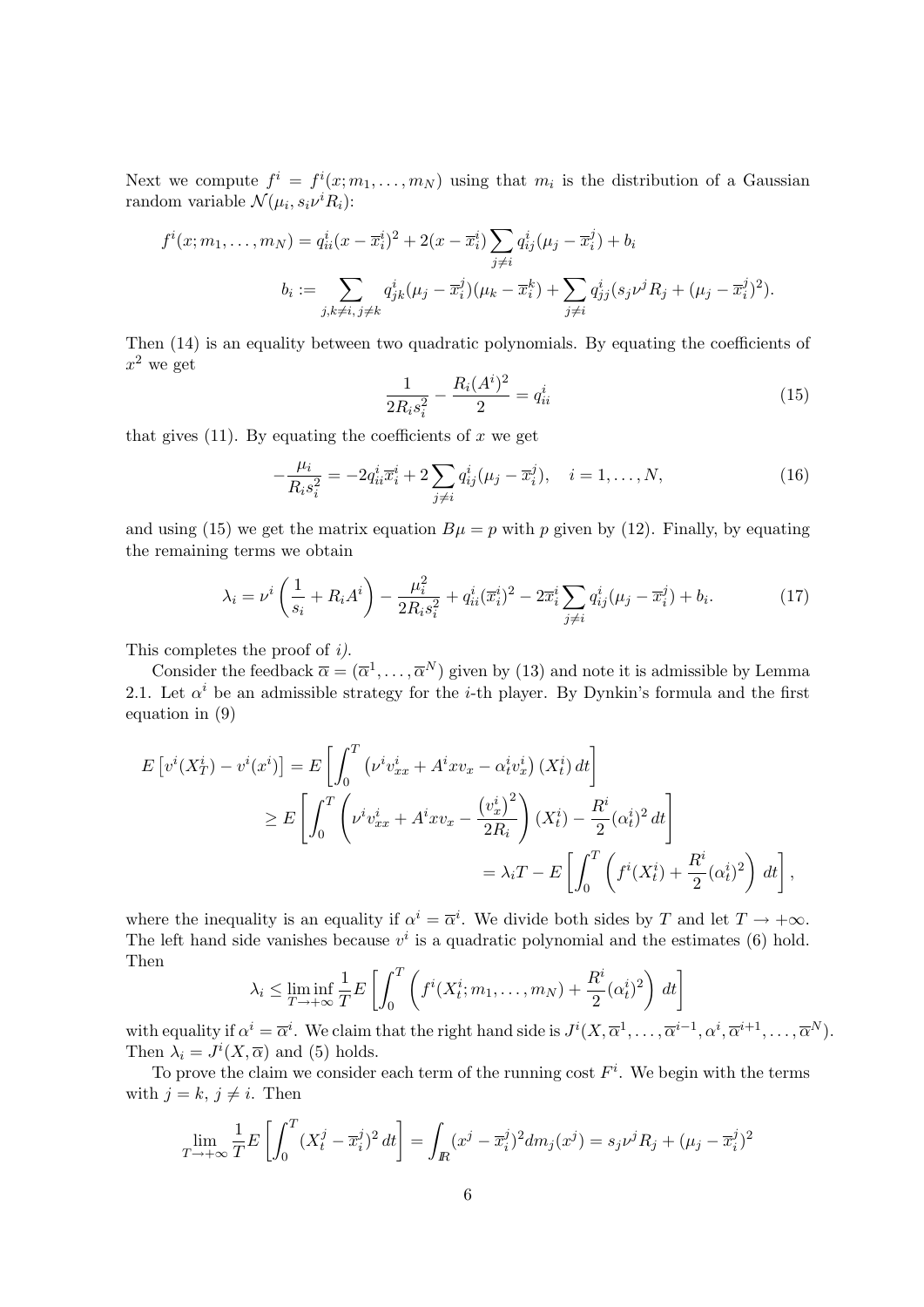by (7) and the fact that the invariant measure  $m_j$  of the process  $X_t^j$  $t<sub>t</sub><sup>j</sup>$  corresponding to the control  $\overline{\alpha}^j$  is a Gaussian  $\mathcal{N}(\mu_j, s_j \nu^j R_j)$ . Next, we consider the terms with  $j \neq k, j, k \neq i$ . Then the ergodicity of  $(X_t^j)$  $(t, X_t^k)$  gives

$$
\lim_{T \to +\infty} \frac{1}{T} E\left[\int_0^T (X_t^j - \overline{x}_i^j)(X_t^k - \overline{x}_i^k) dt\right] =
$$
\n
$$
\int_{\mathbb{R}^2} (x^j - \overline{x}_i^j)(x^k - \overline{x}_i^k) dm_j(x^j) dm_k(x^k) = (\mu_j - \overline{x}_i^j)(\mu_k - \overline{x}_i^k).
$$

The remaining terms are those involving  $X_t^i$  and  $X_t^j$  with  $j \neq i$ . By the definition of the admissible controls (7)  $X_t^i$  is ergodic with invariant measure  $m_{\alpha^i}$ . Then, for  $\tilde{\mu} := \int_{\mathbb{R}} x dm_{\alpha^i}(x)$ ,

$$
\lim_{T \to +\infty} \frac{1}{T} E\left[\int_0^T (X_t^i - \overline{x}_i^i)(\mu_j - \overline{x}_i^j) dt\right] = (\tilde{\mu} - \overline{x}_i^i)(\mu_j - \overline{x}_i^j).
$$

On the other hand the ergodicity of  $(X_t^j)$  $(t, x_t^i)$  gives

$$
\lim_{T \to +\infty} \frac{1}{T} E\left[\int_0^T (X_t^j - \overline{x}_i^j)(X_t^i - \overline{x}_i^i) dt\right] =
$$
\n
$$
\int_{\mathbb{R}^2} (x^j - \overline{x}_i^j)(x^i - \overline{x}_i^i) dm_j(x^j) dm_{\alpha^i}(x^i) = (\mu_j - \overline{x}_i^j)(\tilde{\mu} - \overline{x}_i^i).
$$

 $\Box$ 

This completes the proof of the claim and of the theorem.

**Remark 2.1.** The solution associated to the optimal feedback  $\overline{\alpha}^i$  is the Ornstein-Uhlenbeck process

$$
dX_t^i = -\frac{X_t^i - \mu_i}{s_i R_i} dt + \sigma^i dW_t^i
$$

and therefore it is mean-reverting with constant mean  $\mu_i$ . Note also that the Nash equilibrium  $\bar{\alpha}$  does not depend on the noise intensities  $\sigma^i$ .

**Remark 2.2.** The minimal assumption on  $q_{ii}^i$  for the validity of the preceding theorem is  $q_{ii}^i > -R_i(A^i)^2/2$  because  $s_i$  remains well-defined by (11).

**Remark 2.3.** The proof of Theorem 2.1 *ii)* shows that any solution  $(\tilde{v}^1, \ldots, \tilde{v}^N), (\tilde{m}_1, \ldots, \tilde{m}_N)$ ,  $(\lambda_1, \ldots, \lambda_N)$  of (9) defines a Nash equilibrium feedback  $\tilde{\alpha}^i(x) := \frac{\tilde{v}_x^i(x)}{R_i}$  $\frac{c}{R_i}(x)}{R_i}$  provided that  $\tilde{\alpha}$  is an admissible strategy and  $|\tilde{v}^i(x)| \leq C(1+|x|^2)$  for some constant C and all  $x \in \mathbb{R}$ .

If the condition det  $B \neq 0$  of Theorem 2.1 fails there may be either infinitely many solutions or none, as the next example shows.

**Example 2.1.** For  $N = 2$  we consider almost identical players, as we will do for all N later on, namely,  $q_{11}^1 = q_{22}^2 =: q$ ,  $R_1 = R_2 =: R$ ,  $A^1 = A^2 =: A$ ,  $q_{12}^1 = q_{12}^2 =: \beta/2$ ,  $x_1^1 = x_2^2 =: h$ ,  $x_2^1 = x_1^2 =: r.$  Then det  $B = (2q + RA^2)^2 - \beta^2$ . For  $\beta = 2q + RA^2$  all vectors  $\mu = (\mu_1, \mu_2)$ satisfying  $\mu_1 + \mu_2 = r + 2qh/\beta$  solve the equation  $B\mu = p$  with p defined by (12). Then there are infinitely many Gaussian solutions. In the case  $\beta = -2q - RA^2$ , instead, there are no solutions of  $B\mu = p$  (and therefore no Gaussian solutions) unless  $2qh = -\beta r$ , and in this last case there are again infinitely many (all  $\mu$  such that  $\mu_1 = \mu_2$ ).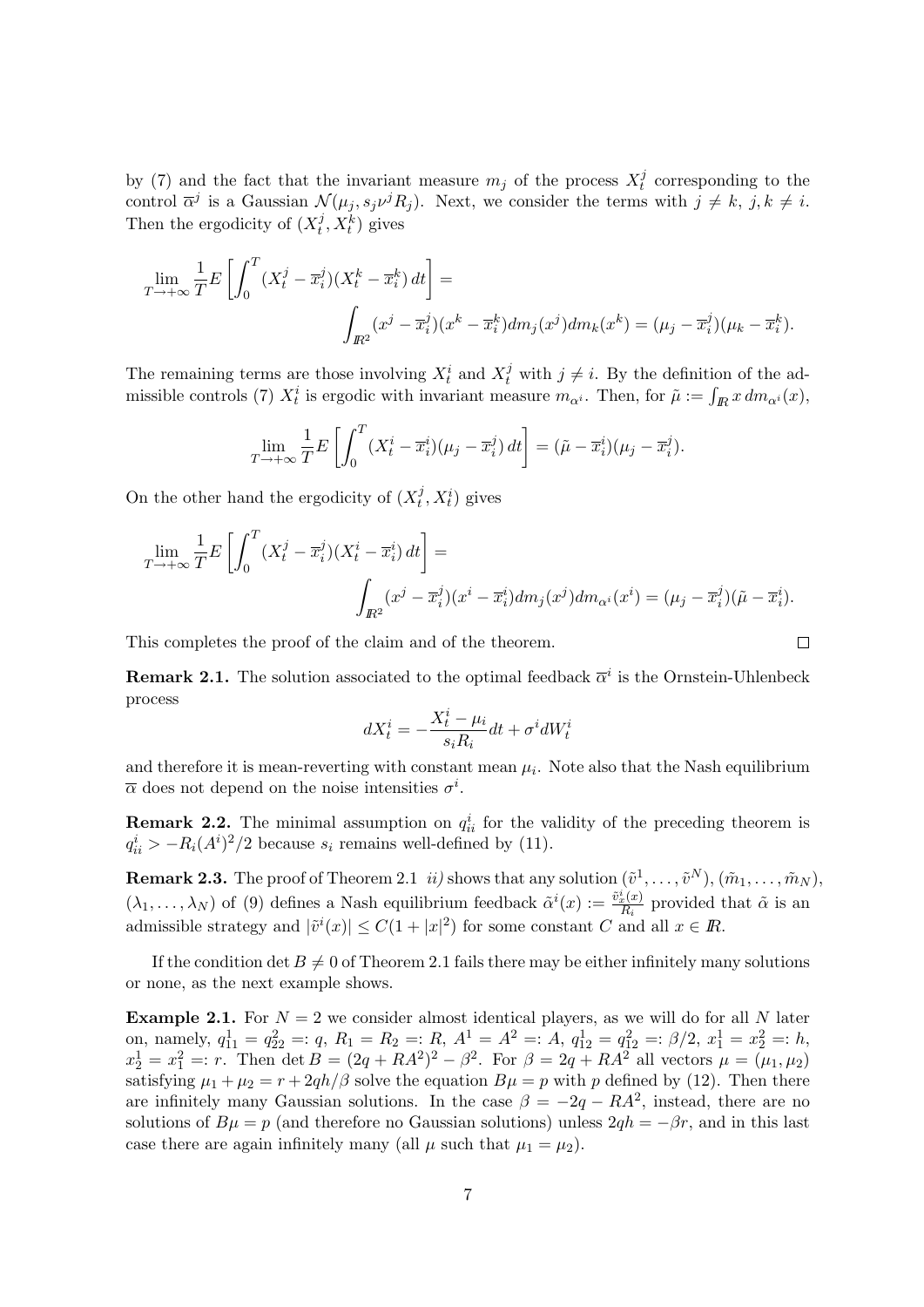### 3 Symmetric and almost identical players

A natural assumption that we will use in the rest of the paper is the following condition saying that the  $i$ -th player is influenced in the same way by any two other players.

Symmetry Assumption: the cost  $F^i$  of the *i*-player is symmetric with respect to the position of any two other players, i.e.,

$$
F^{i}(x^{1},...,x^{j},...,x^{k},...,x^{N}) = F^{i}(x^{1},...,x^{k},...,x^{j},...,x^{N}) \quad \forall j, k \neq i.
$$
 (18)

Lemma 3.1. The Symmetry Assumption holds if and only if

$$
q_{ij}^i = q_{ik}^i =: \frac{\beta_i}{2}, \quad q_{jj}^i = q_{kk}^i =: \eta_i, \quad \overline{x}_i^j = \overline{x}_i^k =: r_i, \quad \forall j, k \neq i,
$$
  

$$
q_{lj}^i = q_{kl}^i = q_{km}^i =: \gamma_i \quad \forall l, j, k, m \neq i, \quad l \neq j, k \neq l, k \neq m.
$$

Proof. The sufficiency is trivial. For the necessity note that the Symmetry Assumption is an identity between two second degree polynomials. By equating their coefficients one easily gets the conclusions.  $\Box$ 

If we also set

$$
q_i := q_{ii}^i, \qquad h_i := \overline{x}_i^i \qquad i = 1, \dots, N,
$$

the positional cost  $F^i$  takes the simpler form

$$
F^{i}(x^{1},...,x^{N}) = q_{i}(y^{i})^{2} + \beta_{i}y^{i} \sum_{j \neq i} y^{j} + \gamma_{i} \sum_{j,k \neq i, j \neq k} y^{j}y^{k} + \eta_{i} \sum_{j \neq i} (y^{j})^{2},
$$

where  $y^i = x^i - h_i$  and  $y^j = x^j - r_i$  for  $j \neq i$ . The parameters involved in the running cost of the *i*-th player are only six, besides the control cost  $R_i$ , and they can be called

- $h_i$  = preferred own position (happy state),
- $r_i$  = reference position of the other players.
- $q_i$  = primary cost of self-displacement,
- $\eta_i$  = secondary cost of self-displacement,
- $\beta_i$  = primary cost of cross-displacement,
- $\gamma_i$  = secondary cost of cross-displacement.

The only sign condition on these parameters is  $q_i > 0$ , that can be relaxed if  $A^i \neq 0$ , see Remark 2.2. Under the Symmetry Assumption the formulas for the Gaussian solution of the system (9) simplify a bit. For instance the cost corresponding to the Nash equilibrium becomes

$$
\lambda_i = \frac{\nu^i}{s_i} + \nu^i R_i A^i - \frac{\mu_i^2}{2} \left( 2q_i + R_i (A^i)^2 \right) + q_i h_i^2 - h_i \beta_i \sum_{j \neq i} (\mu_j - r_i) + \gamma_i \sum_{j, k \neq i, j \neq k} (\mu_j - r_i) (\mu_k - r_i) + \eta_i \sum_{j \neq i} (s_j \nu^j R_j + (\mu_j - r_i)^2).
$$
 (19)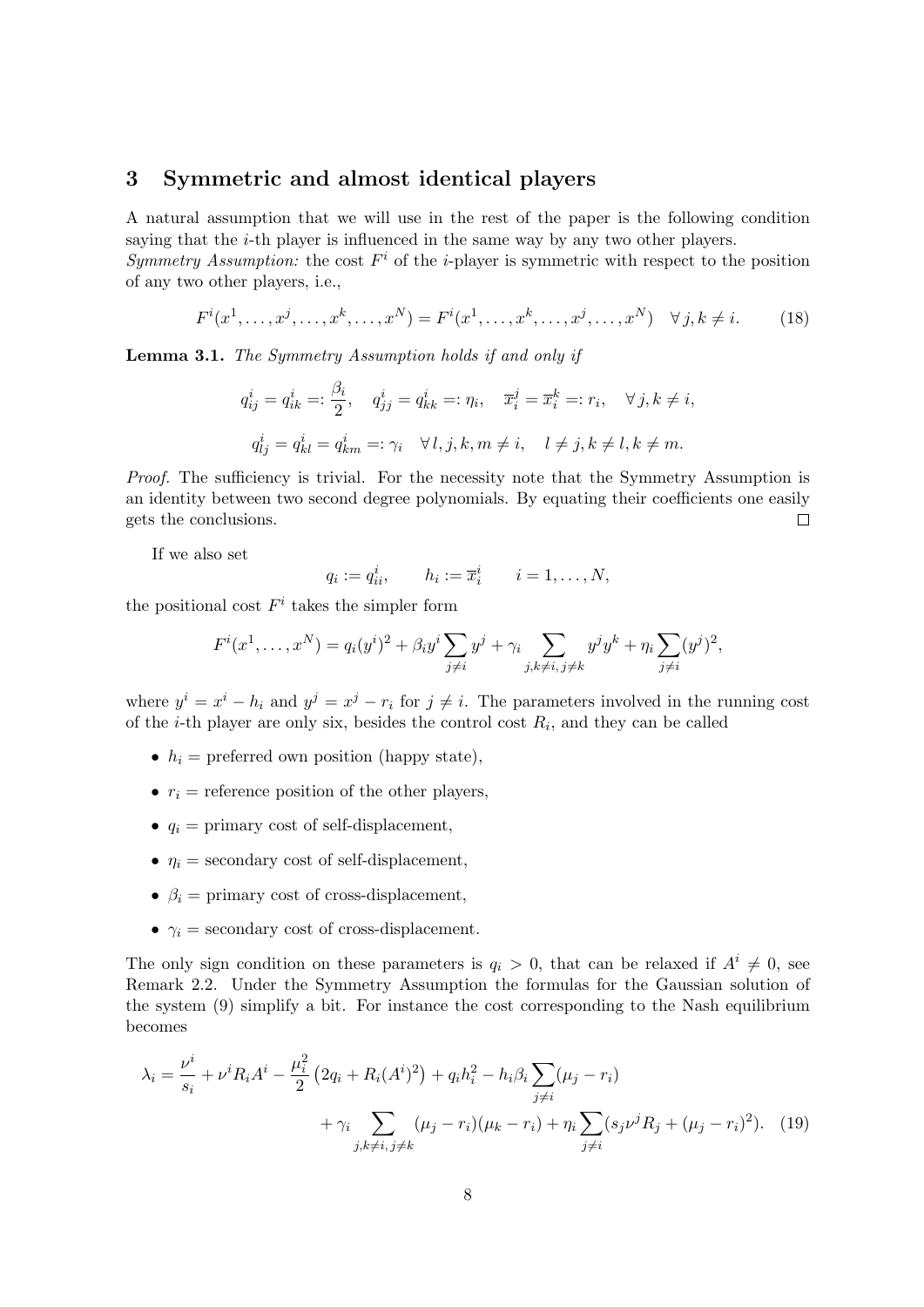A more important consequence of the Symmetry Assumption is that the positional cost  $F^i$  can be written in the form arising in Mean Field Games, that is,

$$
F^{i}(x^{1},...,x^{N}) = V_{i} \left[\frac{1}{N-1} \sum_{j \neq i} \delta_{x_{j}}\right](x^{i}) \quad \forall i = 1,...,N,
$$
 (20)

where  $\delta_{x_j}$  is the Dirac measure on R concentrated at  $x_j$ , and the operator V maps probability measures on  $\mathbb R$  to quadratic polynomials and is given by

$$
V_i[m](x) := q_i(x - h_i)^2 + \beta_i(x - h_i)(N - 1) \int_{\mathbb{R}} (y - r_i) dm(y) + \gamma_i \left( (N - 1) \int_{\mathbb{R}} (y - r_i) dm(y) \right)^2 + (\eta_i - \gamma_i)(N - 1) \int_{\mathbb{R}} (y - r_i)^2 dm(y). \tag{21}
$$

This is easy to check using the identity  $\sum_{j,k\neq i,j\neq k} y^j y^k = \left(\sum_{j\neq i} y^j\right)^2 - \sum_{j\neq i} (y^j)^2$ .

**Remark 3.1.** The Symmetry Assumption is essentially necessary for representing  $F^i$  as in (20) with  $V_i[m](x)$  depending only on x and on  $\int_R K_l(x, y) dm(y)$  for a finite number of smooth kernels  $K_l$ . In fact, imposing such a form to each of the four terms of  $F^i$  leads to the conditions of Lemma 3.1.

**Definition 3.1.** We say that the players are almost identical if  $F^i$  satisfies the Symmetry Assumption (18) and the players have the same

- control system, i.e.,  $A^i = A$  and  $\sigma^i = \sigma$  (and hence  $\nu^i = \nu > 0$ ) for all i,

- cost of the control, i.e.,  $R_i = R > 0$  for all i,

- reference positions, i.e.,  $h_i = h$  and  $r_i = r$  for all i,

- primary costs of displacement, i.e.,  $q_i = q > 0$  and  $\beta_i = \beta$  for all i.

The term almost identical is motivated by the independence on  $i$  of four of the parameters appearing in the operator  $V_i$ , whereas the two secondary costs of displacement  $\gamma_i, \eta_i$  are still allowed to depend on *i*. Note also that the reference state vectors  $\overline{X}_i$  are all different if  $h \neq r$ .

For almost identical players we produce solutions of (9) that are Gaussian and also identically distributed.

Theorem 3.1. Assume the players are almost identical and

$$
2q + RA^2 \neq \beta(1 - N). \tag{22}
$$

Then

i) there exist unique  $\mu \in \mathbb{R}$ ,  $s > 0$ , such that

$$
v^{i}(x) = v(x) := \frac{(x - \mu)^{2}}{2s} + \frac{RAx^{2}}{2}, \quad m_{i}(x) = m(x) := \frac{1}{\sqrt{2\pi s\nu R}} \exp\left(-\frac{(x - \mu)^{2}}{2s\nu R}\right) \tag{23}
$$

solve (9) for some  $(\lambda_1, \ldots, \lambda_N) \in \mathbb{R}^N$ , moreover

$$
s = \left(2qR + R^2A^2\right)^{-1/2}, \quad \mu = \frac{2qh + r\beta(N-1)}{2q + \beta(N-1) + RA^2},\tag{24}
$$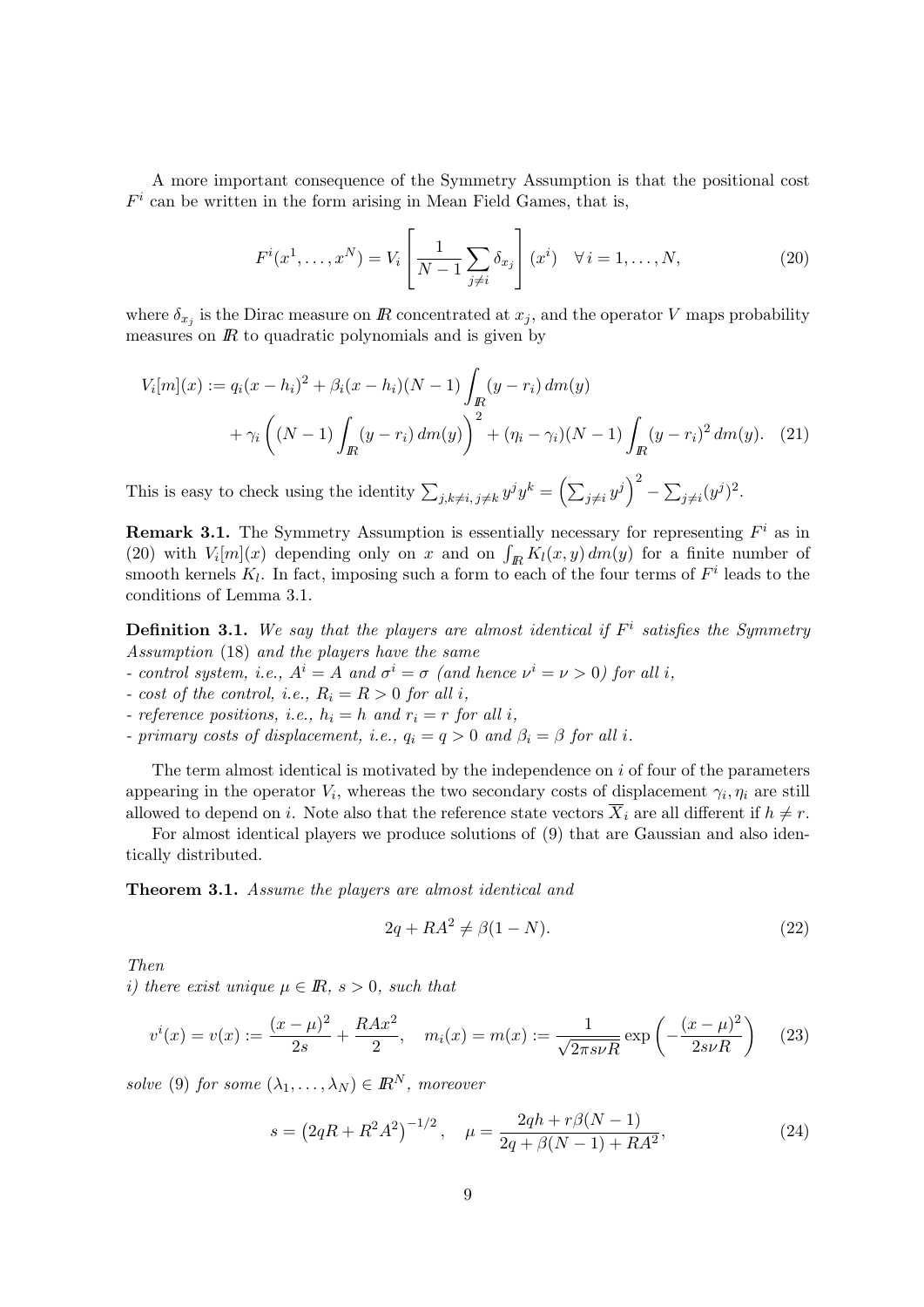$$
\lambda_i = \frac{\nu}{s} + \nu RA - \frac{\mu^2}{2Rs^2} + qh^2 - h\beta(N-1)(\mu - r) + \gamma_i(N-1)(N-2)(\mu - r)^2 + \eta_i(N-1)(s\nu R + (\mu - r)^2), \quad i = 1, ..., N; \tag{25}
$$

ii) the affine feedback

$$
\overline{\alpha}^{i}(x) = \frac{x - \mu}{sR} + Ax, \quad x \in \mathbb{R}, i = 1, \ldots, N,
$$

is a Nash equilibrium point for all initial positions  $X \in \mathbb{R}^N$  among the admissible strategies (7), and  $J^i(X,\overline{\alpha}) = \lambda_i$  for all X and i.

Proof. We plug solutions of the form (23) into (9) and we arrive, as in the proof of Theorem 2.1, at the equations  $(14)$ , where now all terms on the left hand side are independent of i, but  $\lambda_i$ , and the right hand side  $f^i$  is given by

$$
f^{i}(x; m_{1},..., m_{N}) = q(x-h)^{2} + (x-h)\beta(N-1)(\mu-r) + b_{i}
$$
  

$$
b_{i} := \gamma_{i}(N-1)(N-2)(\mu-r)^{2} + \eta_{i}(s\nu R + (\mu-r)^{2}).
$$

The equality of the coefficients of  $x^2$  gives the expression for s in (24), as in the proof of Theorem 2.1. Next, by equating the coefficients of  $x$  the system (16) decouples and reduces to

$$
-\frac{\mu}{Rs^2} = -2qh + \beta(N-1)(\mu - r),
$$

that is solvable by (22) and gives

$$
\mu = Rs^2 \frac{2qh + r\beta(N - 1)}{Rs^2\beta(N - 1) + 1}
$$

as well as  $(24)$ . Finally, by equating the remaining terms we obtain  $(25)$ . The proof of ii) is the same as in Theorem 2.1.  $\Box$ 

Remark 3.2. The assumption (22) of the last theorem is weaker than the one of Theorem 2.1, namely det  $B \neq 0$ . In fact,  $2q + RA^2 = \beta(1-N)$  implies det  $B = 0$ . On the other hand, if  $N = 2$  and  $\beta = 2q + RA^2$ , (22) is satisfied and det  $B = 0$ . In this case we saw in Example 4.1 that there are infinitely many Gaussian solutions to (9) and only one is identically distributed.

**Remark 3.3.** If the drift  $A = 0$  and  $\beta \ge 0$  the expected value  $\mu$  of the distribution m is a weighted average of the two reference states  $h$  and  $r$ , and it coincides with the preferred state h if the cost of cross-displacement  $\beta$  vanishes.

**Remark 3.4.** If  $A \neq 0$  we can allow any  $q > -RA^2/2$  in the Theorem.

## 4 The limit as  $N \to +\infty$

In this section we study the limit as the number of players N goes to  $+\infty$ . For simplicity we assume that the control system, the cost per unit control, and the reference positions remain the same, i.e.,  $A, \nu, R, h, r$  are independent of N. To underline the dependence of all the other quantities on  $N$  we add a superscript  $N$  to them. The natural scaling of the coefficients  $q^N, \beta^N, \gamma_i^N, \eta_i^N$  involved in the running cost is the following

$$
\lim_{N} q^{N} = \overline{q}, \quad \lim_{N} \beta^{N}(N-1) = \overline{\beta}, \quad \lim_{N} \gamma_{i}^{N}(N-1)^{2} = \overline{\gamma}, \quad \lim_{N} \eta_{i}^{N}(N-1) = \overline{\eta} \quad \forall i. \tag{26}
$$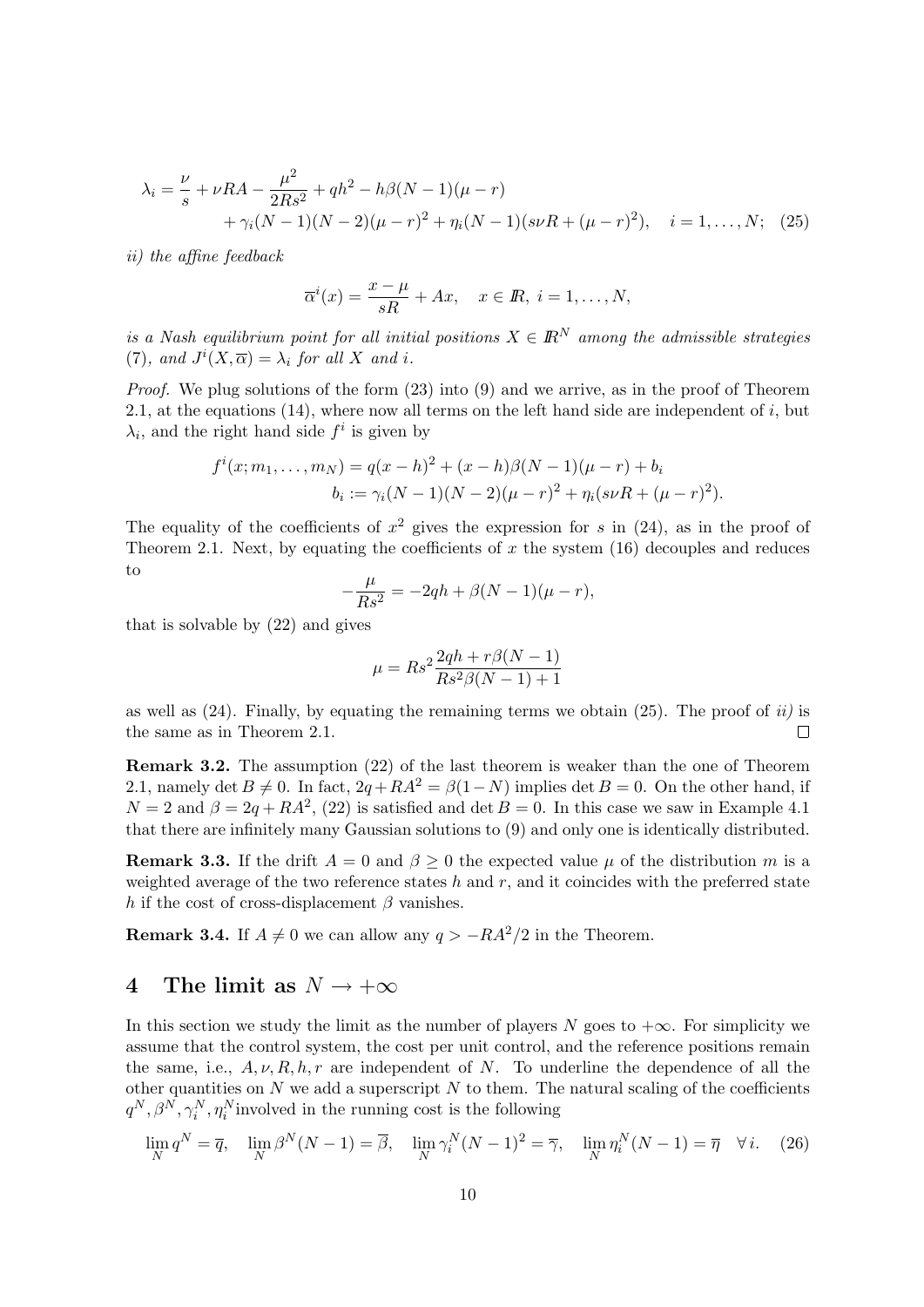We also denote with  $V_i^N$  the operator defined by (21) and note that, for any probability measure  $m$  on  $\mathbb{R}$ ,

$$
V_i^N[m](x) \to \overline{V}[m](x) \quad \text{as } N \to +\infty \text{, locally uniformly in } x,
$$

where

$$
\overline{V}[m](x) := \overline{q}(x-h)^2 + \overline{\beta}(x-h) \int_{\mathbb{R}} (y-r) dm(y) + \overline{\gamma} \left( \int_{\mathbb{R}} (y-r) dm(y) \right)^2 + \overline{\eta} \int_{\mathbb{R}} (y-r)^2 dm(y). \tag{27}
$$

Finally we denote with  $v^N, m^N, \lambda_i^N$  the Gaussian identically distributed solution of (9) produced in Theorem 3.1. As in [19, 21] we expect the limit of these solution to satisfy the system of two Mean Field equations

$$
\begin{cases}\n-\nu v_{xx} + \frac{(v_x)^2}{2R} - Ax v_x + \lambda = \overline{V}[m](x) & \text{in } \mathbb{R}, \\
-\nu m_{xx} - \left(\frac{v_x}{R}m - Axm\right)_x = 0 & \text{in } \mathbb{R}, \\
\min\left[v(x) - \frac{RAx^2}{2}\right] = 0, \quad \int_{\mathbb{R}} m(x) dx = 1, \quad m > 0 \text{ in } \mathbb{R}.\n\end{cases}
$$
\n(28)

Note the normalization condition on  $v$  that replaces the null-average condition of the periodic case in [19, 21].

Theorem 4.1. Assume the players are almost identical, (26) holds, and

$$
2\overline{q} + RA^2 > 0, \qquad 2\overline{q} + RA^2 \neq -\overline{\beta}.
$$
 (29)

Then

i) system (28) has exactly one solution  $v, m, \lambda$  of the quadratic-Gaussian form

$$
v(x) := \frac{(x - \overline{\mu})^2}{2\overline{s}} + \frac{RAx^2}{2}, \quad m(x) := \frac{1}{\sqrt{2\pi s\nu R}} \exp\left(-\frac{(x - \overline{\mu})^2}{2\overline{s}\nu R}\right),\tag{30}
$$

given by

$$
\overline{s} = \left(2\overline{q}R + R^2A^2\right)^{-1/2}, \quad \overline{\mu} = \frac{2\overline{q}h + r\overline{\beta}}{\overline{\beta} + 2\overline{q} + RA^2},\tag{31}
$$

$$
\lambda = \frac{\nu}{\overline{s}} + \nu RA - \frac{\overline{\mu}^2}{2R\overline{s}^2} + \overline{q}h^2 - h\overline{\beta}(\overline{\mu} - r) + (\overline{\gamma} + \overline{\eta})(\overline{\mu} - r)^2 + \overline{\eta s}\nu R; \tag{32}
$$

ii) as  $N \to +\infty$ ,  $v^N \to v$  in  $C^1_{loc}(I\!\!R)$  with second derivative converging uniformly in  $I\!\!R$ ,  $m^N \to m$  in  $C^k(I\!\! R)$  for all k, and  $\tilde \lambda^N_i \to \lambda$  for all i; iii) if in addition  $\beta \geq 0$ , then  $v, m, \lambda$  given in i) is the unique solution of (28).

*Proof. i*) We plug a solution of the form  $(30)$  into  $(28)$  and get

$$
-\frac{\nu}{\overline{s}} - \nu RA + \frac{1}{2R} \left( \frac{(x-\overline{\mu})^2}{\overline{s}^2} + (RAx)^2 \right) - RA^2x^2 + \lambda =
$$
  

$$
\overline{q}(x-h)^2 + \overline{\beta}(x-h)(\overline{\mu}-r) + (\overline{\gamma}+\overline{\eta})(\overline{\mu}-r)^2 + \overline{\eta s}\nu R.
$$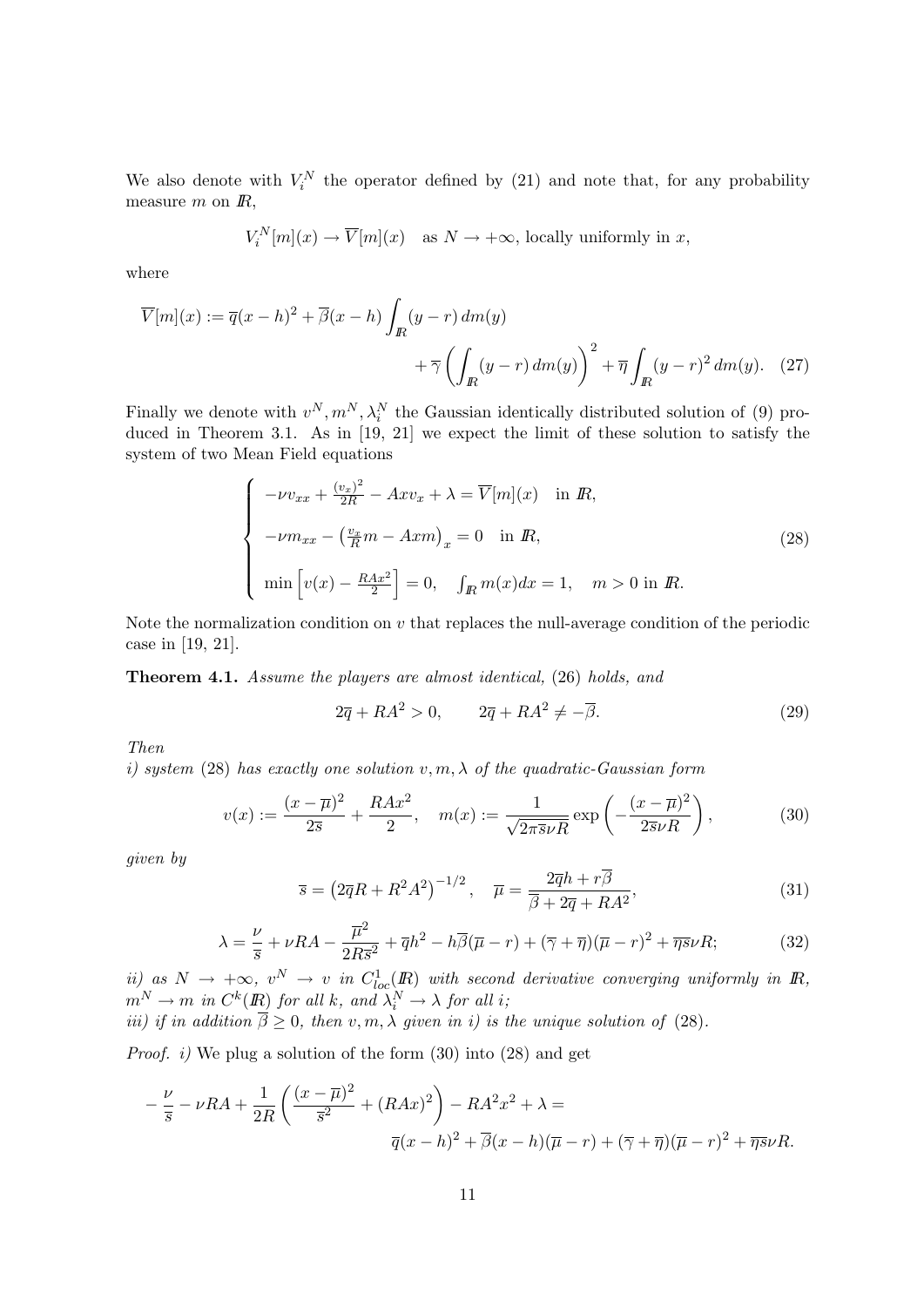By equating the coefficients of  $x^2$  and x on both sides we get (31), whereas the remaining terms give (32).

ii) Note that (29) and (26) imply  $q^N > -RA^2/2$  and (22) for N large enough. Then Remark 3.4, the explicit formulas (23), (24), (25), and the assumption (26) give immediately the stated convergence.

*iii*) To prove uniqueness let us first check the monotonicity of  $\overline{V}$  in  $L^2$  if  $\overline{\beta} \geq 0$ . For two probability measures with densities  $m, n$ 

$$
\int_{\mathbb{R}} \left( \overline{V}[m] - \overline{V}[n] \right)(x) (m - n)(x) dx =
$$
\n
$$
\overline{\beta} \int_{\mathbb{R}} (x - h) \int_{\mathbb{R}} (y - r)(m - n)(y) dy (m - n)(x) dx =
$$
\n
$$
\overline{\beta} \int_{\mathbb{R}} x \int_{\mathbb{R}} y(m - n)(y) dy (m - n)(x) dx =
$$
\n
$$
\overline{\beta} \left( \int_{\mathbb{R}} x(m - n)(x) dx \right)^{2} \ge 0.
$$

Now we follow the method of [19, 21]. Let  $u, n, \lambda_1$  be another solution of (28). Multiply the first equation in (28) by  $(m - n)$  and subtract the same expression computed on  $u, n, \lambda_1$ ; next multiply the second equation in (28) by  $(m - n)$  and subtract the same expression computed on  $u, n, \lambda_1$ ; subtract the second identity from the first and integrate on  $\mathbb{R}^N$ . By using  $\int_{\mathbb{R}} m(x)dx = \int_{\mathbb{R}} n(x)dx$  we arrive at

$$
\int_{\mathbb{R}} \left( \overline{V}[m] - \overline{V}[n] \right) (x) (m - n)(x) dx + \int_{\mathbb{R}} \frac{m(x)}{R} \left( \frac{(u_x)^2}{2} - \frac{(v_x)^2}{2} - v_x(u_x - v_x) \right) dx
$$

$$
+ \int_{\mathbb{R}} \frac{n(x)}{R} \left( \frac{(v_x)^2}{2} - \frac{(u_x)^2}{2} - u_x(v_x - u_x) \right) dx = 0.
$$

Since each of the three terms is non-negative, it must vanish. Then  $m > 0$  and  $p^2/2$  strictly convex imply  $u_x \equiv v_x$ . Next, the condition min  $[v(x) - RAx^2/2] = \min[u(x) - RAx^2/2]$ gives  $u \equiv u$ . Therefore  $w(x) := m(x) - n(x)$  solves

$$
-\nu w_{xx} - \left(\frac{v_x}{R}w - Axw\right)_x = 0 \quad \text{in } R, \quad \int_R w(x)dx = 0
$$

and by direct integration it is easy to see that  $w \equiv 0$ . Finally  $\lambda_1 = \lambda_2$  by the first equation in (28).

**Remark 4.1.** In the proof we showed the operator  $\overline{V}$  defined by (27) is monotone in  $L^2$ , as defined in [19, 21], if and only if  $\overline{\beta} \ge 0$ , and strictly monotone if and only if  $\overline{\beta} > 0$ .

**Remark 4.2.** The case left out of the theorem above is  $\overline{\beta} = -2\overline{q} - RA^2$ . If  $2\overline{q}h \neq -\overline{\beta}r$  then there is no solution of the Gaussian form (30). If instead  $2\overline{q}h = -\overline{\beta}r$  there is a continuum of solutions, because for every  $\overline{\mu} \in \mathbb{R}$  the functions (30) with  $\overline{s} = (2\overline{q}R + R^2A^2)^{-1/2}$  and the constant (32) solve (28).

This is also an example that statement  $iii$ ) of the last theorem concerning uniqueness may not hold if  $\overline{\beta}$  < 0. A different example of Mean Field system with infinitely many Gaussian solutions was given by Guéant  $[12]$ , see Section 6 for a discussion.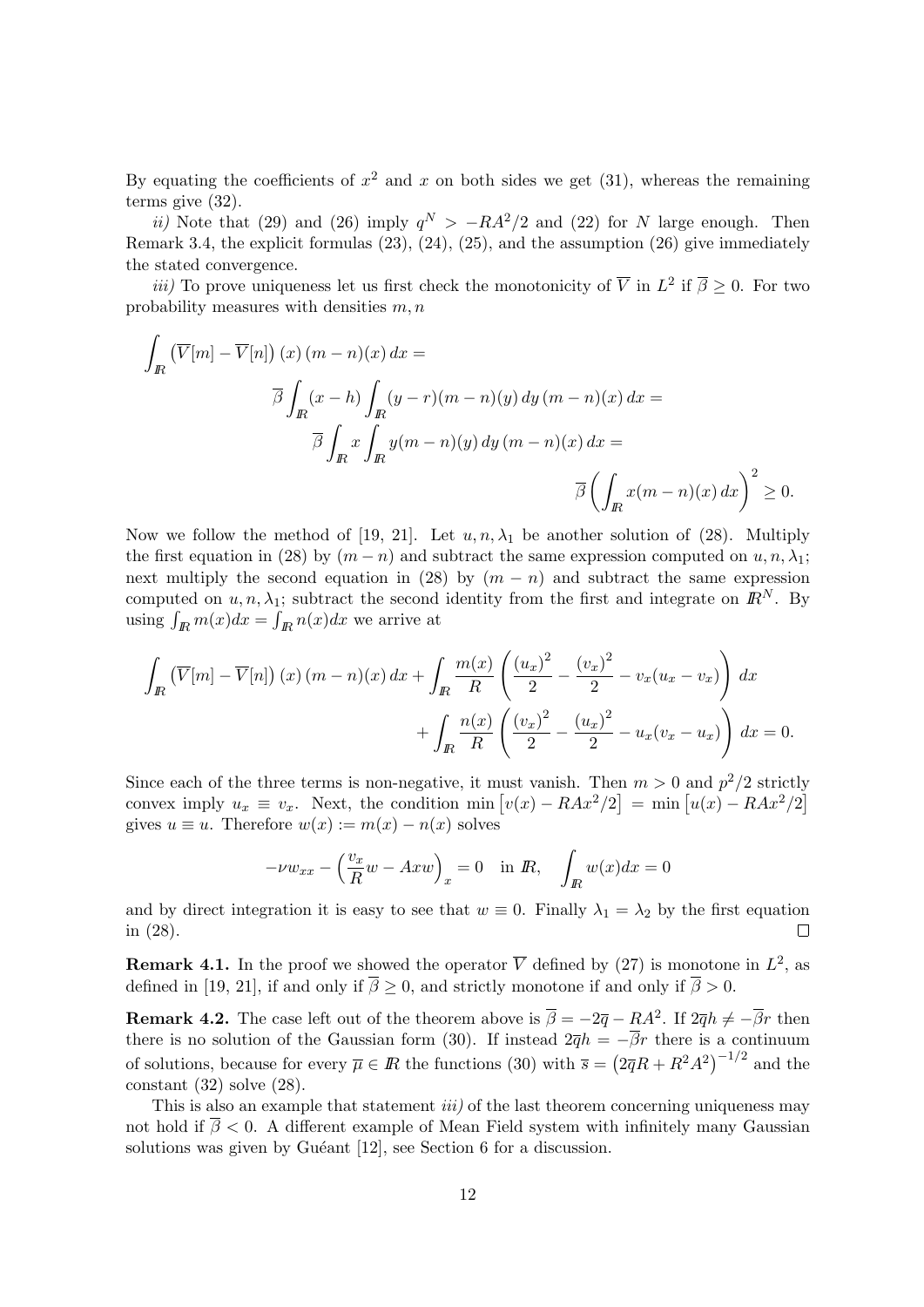**Remark 4.3.** The parameter  $\overline{\beta}$  is the signed cost per unit time and per unit of displacement of the single player from h and of the average player from r. If  $\overline{\beta} > 0$  there is a positive cost if both displacements are in the same direction, i.e., both to the right or both to the left, and a negative cost if they are in opposite directions. If  $\overline{\beta}$  < 0 the reverse situation occurs. Therefore we can say that imitation among players is costly if  $\overline{\beta} > 0$  and rewarding if  $\overline{\beta} < 0$ . The statement *iii*) of Theorem 4.1 says that there cannot be multiple solutions to  $(28)$  unless imitation is rewarding.

**Remark 4.4.** The assumption  $\beta = \beta^N \geq 0$  does not imply uniqueness for the system (9) associated to N players, different from the case (28) describing infinitely many players. In fact, for  $N = 2$  and  $\beta = 2q + RA^2$  there are infinitely many Gaussian solutions, see Remark 3.2.

**Remark 4.5.** If  $A \neq 0$  negative values of  $\overline{q}$  are allowed. In this case h is not a preferred positions as it is rewarding to stay far from it.

**Remark 4.6.** If we have expansions of the parameters in powers of  $1/N$ , such as  $q^N =$  $\overline{q} + \frac{q_1}{N_s} + \frac{q_2}{N_s^2} + \ldots$ ,  $\beta^N = \frac{\beta}{N} + \frac{\beta_2}{N^2} + \ldots$ , etc., we can easily get expansions of the solution  $v^N, m^N, \lambda_i^N$  in powers of  $1/N$ . Note also that we can assume the parameters  $A, \nu, R, h, r$ depend on N, provided they converge as  $N \to \infty$ .

Example 4.1. In [14, 16] the authors considered infinite horizon discounted functionals, as in Section 5.4 below, with positional cost

$$
F^{i}(x^{1},...,x^{N}) = \left[x^{i} - b\left(\frac{1}{N}\sum_{j \neq i}x^{j} + c\right)\right]^{2}.
$$

The case  $c \neq 0$  requires some minor modifications to our previous calculations, but for  $c = 0$  $F^i$  is a quadratic form in X with symmetric and almost identical players and the parameters are

$$
q_i^N = 1
$$
,  $\beta_i^N = -\frac{2b}{N}$ ,  $\gamma_i^N = \eta_i^N = \frac{b^2}{N^2}$ ,  $\forall i, N$ .

Then the scaling assumption (26) holds, with

$$
\overline{q} = 1, \quad \overline{\beta} = -2b, \quad \overline{\gamma} = b^2, \quad \overline{\eta} = 0,
$$

and the limit positional cost is

$$
\overline{V}[m](x) = \left(x - b \int_{I\!\!R} y \, dm(y)\right)^2.
$$

Therefore the quadratic-Gaussian solution of Theorem 4.1 has mean  $\overline{\mu} = 0$ ,  $\overline{s} = (2\overline{R} + R^2A^2)^{-1/2}$ , and cost  $\lambda = \nu \left(2\overline{R} + R^2 A^2\right)^{1/2} + \nu R A$ .

### 5 Other limiting cases

#### 5.1 The small noise or vanishing viscosity limit

We consider the limit as the noise coefficient  $\sigma^j$  tends to 0 in the dynamics (4) of the j-th player. This is a vanishing viscosity limit  $\nu^j \to 0$  for the j-th HJB equation and the j-th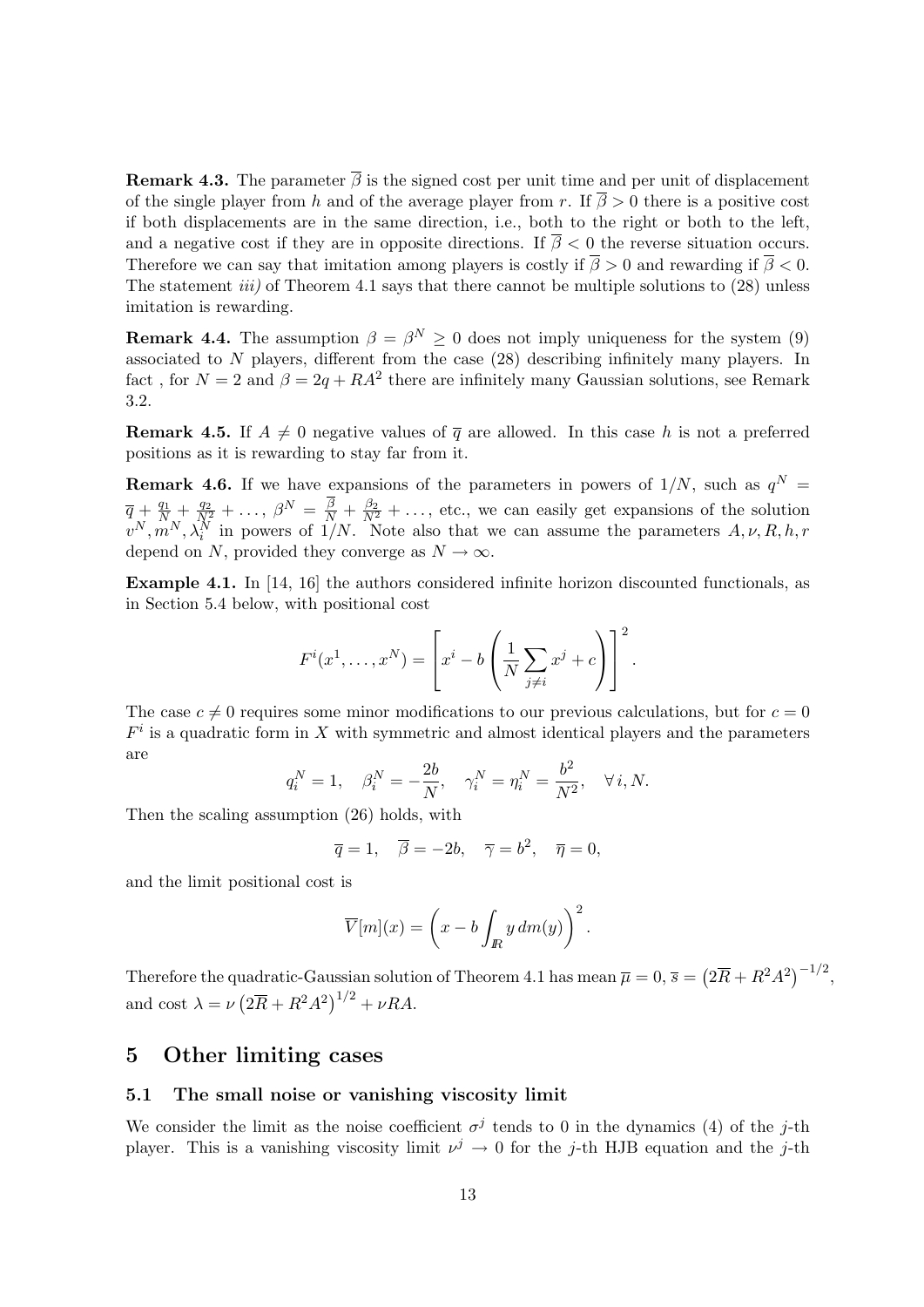KFP equation in (9). The limit of the Gaussian solutions (10) found in Theorem 2.1 is easy: the function  $v^j$  in (10) does not change because  $s_j$  and  $\mu_j$  do not depend on  $v^j$ , whereas  $m_j$ converge to the Dirac mass  $\delta_{\mu_j}$  in the sense of distributions. This limit satisfies the system (9) with  $\nu^{j} = 0$ , although the j-th KFP equation is verified only in the sense of distributions by the measure  $\delta_{\mu_j}$ . The affine feedbacks  $\alpha^i$  (13) still define a Nash equilibrium point, since the proof of Theorem 2.1 *ii*) holds unchanged. If  $\sigma_i = 0$  for all  $i = 1, ..., N$  we have therefore found a Nash equilbrium for a deterministic N-person differential game. The fact that the equilibrium feedback is the same for the limit deterministic game as for all positive noise intensities is remarkable, and it was known for finite horizon L-Q problems [6, 9].

Next we perform the vanishing viscosity limit  $\nu \to 0$  in the Mean Field system of equations (28). As before v is unchanged and  $m \to \delta_{\overline{\mu}}$  in the sense of distributions. Then

$$
v(x) = \frac{(x-\overline{\mu})^2}{2\overline{s}} + \frac{RAx^2}{2}, \quad m(x) = \delta_{\overline{\mu}}, \quad \lambda = \overline{q}h^2 - \frac{\overline{\mu}^2}{2R\overline{s}^2} - h\overline{\beta}(\overline{\mu}-r) + (\overline{\gamma}+\overline{\eta})(\overline{\mu}-r)^2, \tag{33}
$$

with  $\bar{s}, \bar{\mu}$  given by (31), solve the first order Mean Field system

$$
\begin{cases}\n\frac{(v_x)^2}{2R} - Axv_x + \lambda = \overline{V}[m](x) & \text{in } R, \\
-\left(\frac{v_x}{R}m - Axm\right)_x = 0 & \text{in } R, \\
\min\left[v(x) - \frac{RAx^2}{2}\right] = 0, \quad \int_R m(x)dx = 1, \quad m > 0 \text{ in } R.\n\end{cases}
$$
\n(34)

with  $V[m]$  defined by (27) and the second equation verified in the sense of distributions. It is easy to see that  $\bar{s}$  and  $\bar{\mu}$  are uniquely determined by the form of v and m in (33). Moreover (33) is the unique solution of (34) if  $\overline{\beta} \ge 0$ , by the same proof as part *iii*) of Theorem 4.1.

Finally note that the limits  $N \to +\infty$  and  $\nu \to 0$  commute: if we assume the N players be almost identical,  $v^N, m^N, \lambda_i^N$  be the limit as  $\nu^i = \nu \rightarrow 0$  of the Gaussian identically distributed solution of (9), and (26), then as  $N \to +\infty$   $v^N \to v$  in  $C^2_{loc}(\mathbb{R})$ ,  $m^N \to m$  in the sense of distributions, and  $\lambda_i^N \to \lambda$  for all i, where  $v, m, \lambda$  are given by (33). We refer to [21] for an example where the small noise limit does not commute with  $N \to +\infty$ .

#### 5.2 Cheap control

We investigate the limit as  $R_i \rightarrow 0$  and for simplicity we limit ourselves to the case of almost identical players. Note that the equations in (9) become very degenerate for  $R_i = 0$ , but we can use the explicit formulas of Theorem 3.1. We see that  $s \to +\infty$  but  $sR \to 0$  as  $R \to 0$ , whereas

$$
\mu \to \frac{2qh + r\beta(N-1)}{2q + \beta(N-1)} =: \mu^N.
$$

Then  $v(x) \to 0$  in  $C^2_{loc}(I\!\!R)$  and  $m \to \delta_{\mu^N}$  in the sense of distributions. Therefore the Gaussian solution converges to a Dirac mass as in the small noise limit, but here  $v$  vanishes. Moreover

$$
\lambda_i \to -\frac{(\mu^N)^2}{4q} + qh^2 - h\beta(N-1)(\mu^N - r) + \gamma_i(N-1)(N-2)(\mu^N - r)^2 + \eta_i(N-1)(\mu^N - r)^2 =: \lambda^N \quad (35)
$$

for all  $i = 1, \ldots, N$ .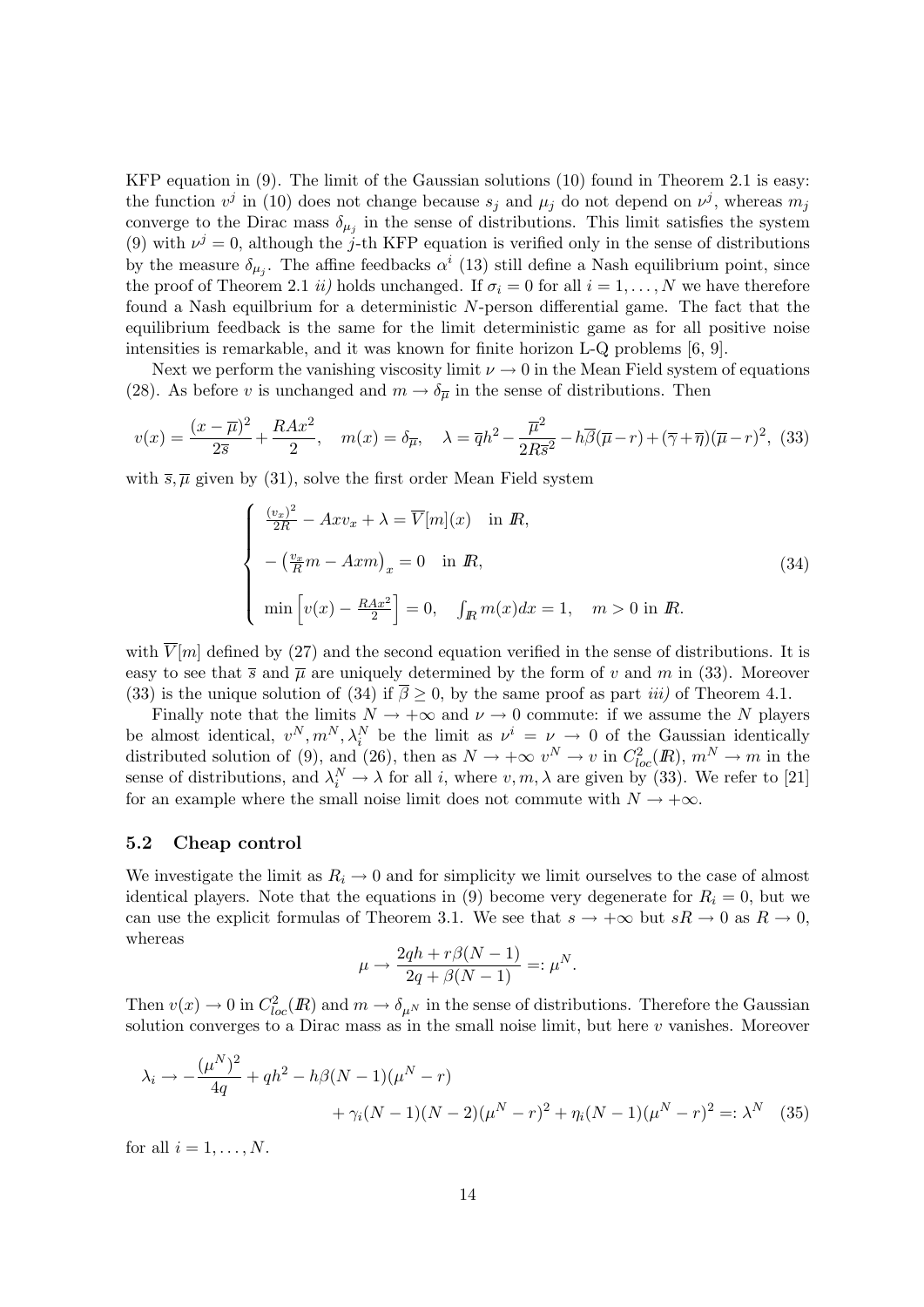A very similar result holds for the Gaussian solutions of the Mean Field equations (28) of Theorem 4.1:  $v(x) \to 0$  in  $C^2_{loc}(I\!\!R)$ ,  $m \to \delta_{\tilde{\mu}}$  in the sense of distributions, where

$$
\overline{\mu} \rightarrow \frac{2\overline{q}h + r\overline{\beta}}{2\overline{q} + \overline{\beta}} =: \tilde{\mu},
$$

and

$$
\lambda \to -\frac{\tilde{\mu}^2}{4\overline{q}} + \overline{q}h^2 - h\overline{\beta}(\tilde{\mu} - r) + \overline{\gamma}(\tilde{\mu} - r)^2 + \overline{\eta}(\tilde{\mu} - r)^2 =: \tilde{\lambda}.
$$

Note that both  $\mu^N$  and  $\tilde{\mu}$  are weighted averages of the two reference states h and r, if  $\overline{\beta} > 0.$ 

Finally we remark that also the cheap control limit  $R \to 0$  commutes with  $N \to +\infty$  (of course under the assumption (26)). In fact  $\mu^N \to \tilde{\mu}$  and therefore  $\delta_{\mu^N} \to \delta_{\tilde{\mu}}$  in the sense of distributions and  $\lambda^N \to \tilde{\lambda}$ .

### 5.3 Large cost of cross-displacement

If the parameters of the cost functional scale in a different way from (26) the convergence of the Gaussian identically distributed solution  $v^N, m^N, \lambda_i^N$  is much harder. A case that we find interesting is a decay of  $\beta^N$  slower than  $1/N$  as  $N \to \infty$ , or even no decay at all. Therefore we assume

$$
\lim_{N \to \infty} |\beta^N| (N - 1) = +\infty \tag{36}
$$

instead of the second condition in (26) and keep the other three assumptions on the behavior at infinity of  $q^N, \gamma_i^N, \eta_i^N$ . Then the second term in  $V_i^N[m^N](x)$  diverges for  $x \neq h$ , unless  $\int_{\mathbb{R}} y dm^N(y) \to r$ , and we wonder about the validity of a Mean Field system of the form (28) for some new limit operator  $\overline{V}$ .

We pass to the limit in the formulas (23) (24) (25) for  $v^N, m^N, \lambda_i^N$  and get (30) with  $\bar{s}$  as in (31) and  $\overline{\mu} = r$ , and

$$
\lambda = \frac{\nu}{\overline{s}} + \nu RA - \frac{r^2}{2R\overline{s}^2} + \overline{q}h^2 - h(2qh - 2qr - rRA^2) + \overline{\eta s}\nu R.
$$

Therefore the mean value  $\bar{\mu}$  of the limit distribution is just the reference state r instead of a linear combination of h and r as in all cases studied before. Moreover the limits  $v, \mu, \lambda$  solve the Mean Field system (28) with the limit operator  $\overline{V}$  given by (27) with the second term  $\overline{\beta} \int_{I\!\!R}(y-r) dm(y)(x-h)$  replaced by  $(2\overline{q}(h-r) - rRA^2)(x-h)$ .

The same limit is obtained if we let the cost of cross-displacement  $\overline{\beta}$  tend to  $+\infty$  or  $-\infty$ . This is a singular perturbation or penalization problem for the Mean Field system (27) (28).

#### 5.4 Discounted problems and the vanishing discount limit

Consider cost functionals with infinite horizon and discounted running cost, that is, for some  $\rho > 0$  and the same quadratic  $F^i$ 

$$
J^{i} = E\left[\int_0^{+\infty} \left(\frac{R_i}{2}(\alpha_t^{i})^2 + F^{i}(X_t^1,\ldots,X_t^N)\right)e^{-\rho t}dt\right].
$$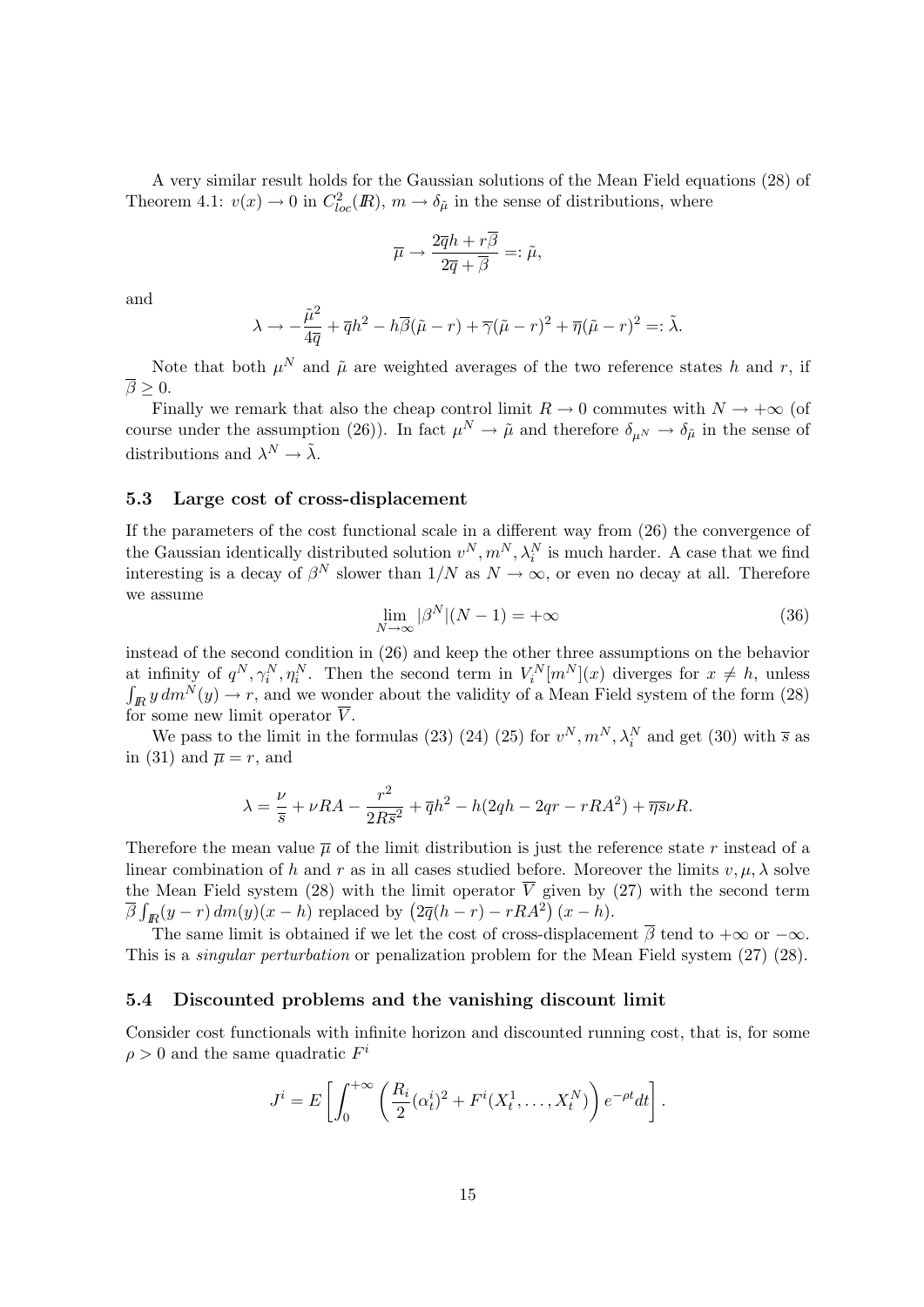The associated system of 2N HJB and KFP equations is the same as (9) with  $\lambda_i$  replaced by  $\rho v^i$ . By the same calculations as in Theorem 2.1 one finds Gaussian solutions with  $m_i$  as in (10) and

$$
v_{\rho}^{i}(x) = \frac{(x - \mu_{i})^{2}}{2s_{i}} + \frac{R_{i}A^{i}x^{2}}{2} + c_{i},
$$

under the condition that  $\det(B - \rho D) \neq 0$ , where D is the diagonal matrix with  $D_{ii} = R_i A^i$ . It is easy to write explicit formulas for the 3N unknown parameters  $s_i^{\rho}$  $\frac{\rho}{i}, \mu_i^{\rho}$  $\frac{\rho}{i}, c_i^{\rho}$  $i_i^{\rho}$ ; in particular,

$$
\rho c_i^{\rho} = \lambda_i - \frac{\rho(\mu_i^{\rho})^2}{2s_i^{\rho}},
$$

where  $\lambda_i$  is given by (17).

The vanishing discount limit consists of letting  $\rho \to 0$ . We easily get that  $s_i^{\rho} \to s_i$ ,  $\mu_i^{\rho} \to \mu_i, c_i^{\rho} \to \infty$ , where the limits are given in Theorem 2.1, so  $v_{\rho}^{i}$  diverges but  $\rho v_{\rho}^{i} \to \lambda_i$ and  $v_{\rho}^{i}(x) - v_{\rho}^{i}(0) + (\mu_{i}^{\rho})$  $i^{\rho}$ )<sup>2</sup>/2s<sup> $\rho$ </sup>  $\rightarrow$  v<sup>i</sup>(x) given by (10). Thus in the limit  $\rho \rightarrow 0$  we recover the unique Gaussian solution of (9). This link between discounted infinite horizon problems and ergodic control is well known for problems with a single player [5] or two-person zero-sum games [3], see also the references therein.

Next for  $\rho > 0$  fixed we let  $N \to +\infty$  under the assumption of almost identical players (3.1) and with the scaling (26) of the parameters. Denote with  $v_\rho^N, m_\rho^N$  the identically distributed Gaussian solutions of the discounted N-player problem. By the usual method we see that if

$$
2\overline{q} + RA^2 + \rho RA \neq -\overline{\beta}
$$

there is exactly one quadratic  $v_{\rho}$  and Gaussian  $m_{\rho}$  solving the Mean Field system for the discounted problem

$$
\begin{cases}\n-\nu v_{xx} + \frac{(v_x)^2}{2R} - Ax v_x + \rho v = \overline{V}[m](x) & \text{in } \mathbb{R}, \\
-\nu m_{xx} - \left(\frac{v_x}{R}m - Axm\right)_x = 0 & \text{in } \mathbb{R}, \\
\min\left[v(x) - \frac{RAx^2}{2}\right] = 0, \quad \int_{\mathbb{R}} m(x) dx = 1, \quad m > 0 \text{ in } \mathbb{R}.\n\end{cases}
$$
\n(37)

Moreover one checks on the explicit formulas that  $v_{\rho}^N \to v_{\rho}$  and  $m_{\rho}^N \to m_{\rho}$  as  $N \to +\infty$ . If we let now  $\rho \to 0$  in (37) we get the Gaussian solution of the Mean Field system (28) for the ergodic problem found in Theorem 4.1, and therefore the limits  $N \to +\infty$  and  $\rho \to 0$ commute.

### 6 Models of population distribution

The Mean Field equations (28) can be interpreted as modeling the stationary states of a population formed by a continuum of identical individuals who move around seeking to minimize their own cost functional depending on the distribution function m of the entire population. The form and the parameters of the cost functional describe the preferences of the individuals. The archetype model of this kind has the discounted cost functional

$$
E\left[\int_0^{+\infty} \left(\frac{|\alpha_t^i|^2}{2} + \overline{q}|X_t^i - h|^2 - \log m(X_t^i)\right) e^{-\rho t} dt\right], \qquad \overline{q} \ge 0,
$$
 (38)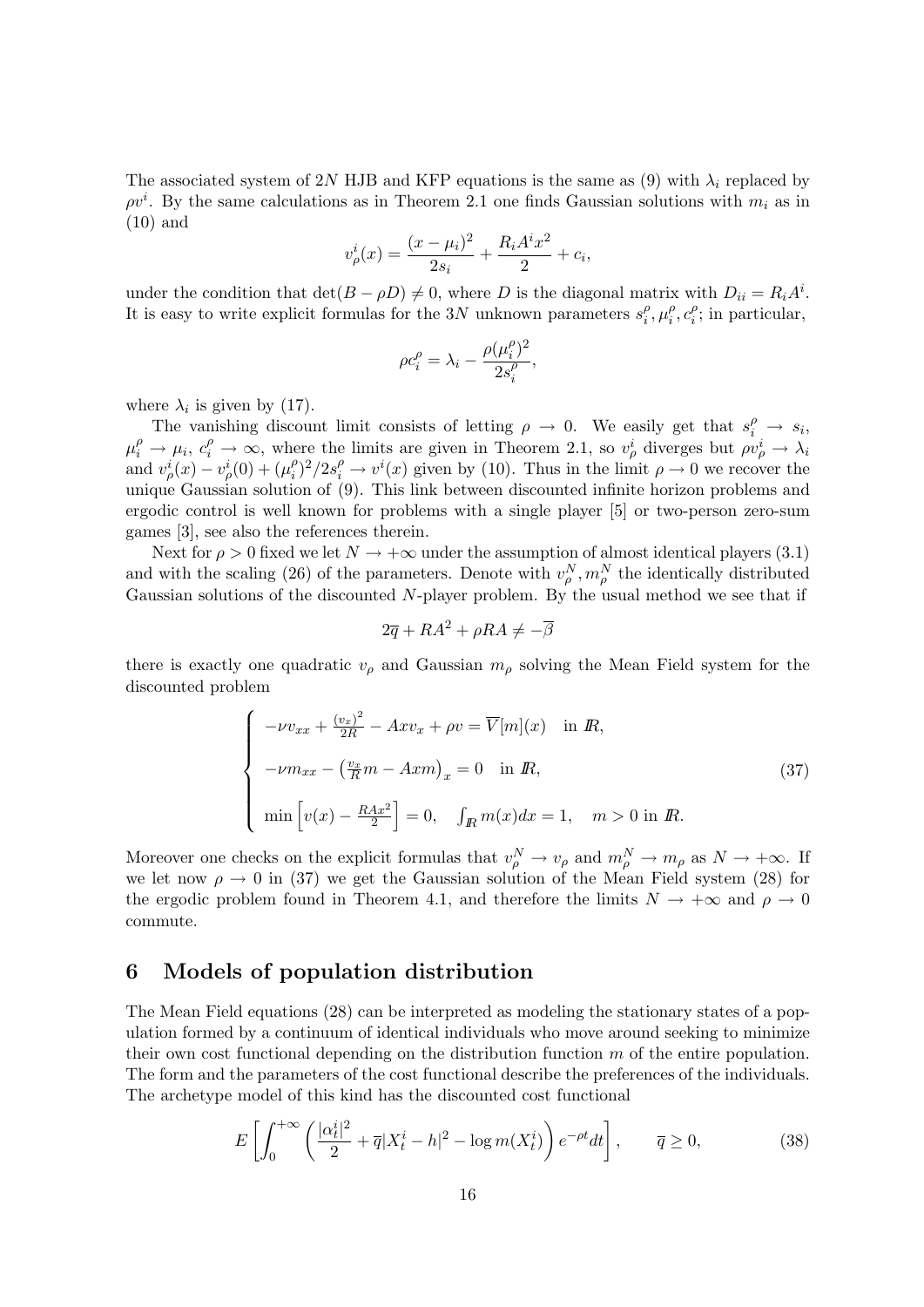that was studied in depth by Guéant [12, 11] in many space dimensions and with drift  $A = 0$ , see also the survey paper [13]. This model is not derived as the limit as  $N \to +\infty$  of a Nperson game; in fact the right hand side of the H-J-B equation in (37) is  $\overline{q}|x-h|^2 - \log m(x)$ instead of a non-local integral operator  $V[m](x)$ , although it can be recovered as a limit of such operators, as argued in [21].

We want to compare some of the results by Guéant  $[12, 11]$  with Theorem 4.1 on the L-Q model (27), (28) (and the same can be done for the discounted problem (37) with similar results). For simplicity we restrict to the case  $A = 0$ , as in [12, 11], and  $h = r$ , so there is only one reference position in the state space, as in (38).

The choice of the strictly decreasing running cost  $-\log m$  in (38) aims at modeling a population whose agents wish to resemble their peers as much as possible. On the other hand, a consequence of this monotonicity assumption is that no uniqueness is guaranteed for the corresponding Mean Field equations for any value of the parameters. For this reason an interesting stability analysis is performed in [12, 11, 13].

In our model, the term of  $\overline{V}$  that describes the willingness to resemble the other individuals is  $\overline{\beta}(x-h) \int_{\mathbb{R}} (y-h) dm(y)$ . The term  $\overline{q}(x-h)^2$  is the same as in the log model (38) and the other two terms are irrelevant for the present discussion. The parameter  $\overline{\beta}$  is the signed cost per unit time and per unit of displacement of the single player and of the average player from h. If  $\overline{\beta} > 0$  there is a positive cost if both displacements are in the same direction, i.e., both to the right or both to the left, and a negative cost if they are in opposite directions. If  $\overline{\beta}$  < 0 the reverse situation occurs. Therefore we can say that imitation among players is costly if  $\overline{\beta} > 0$  and rewarding if  $\overline{\beta} < 0$ . The statement *iii*) of Theorem 4.1 says that there is uniqueness of solution to (28) unless imitation is rewarding.

We continue the comparison in the range  $\overline{\beta}$  < 0, so that both models describe a preference for imitation, although in different forms. One of the results of [12, 11, 13] for the log model is the existence of a unique Gaussian solution for any  $\bar{q} > 0$ , with mean h, whereas for  $\bar{q} = 0$ there is a continuum of Gaussian solutions, with arbitrary mean  $\mu$ . In the L-Q model (with  $A = 0$  and  $h = r$ ) there is existence and uniqueness of a Gaussian solution for any  $\bar{q} > 0$  and  $\bar{q} \neq -\beta/2$ , with mean h, and for  $\bar{q} = -\beta/2$  there is a continuum of Gaussian solutions with arbitrary mean, cfr. Remark 4.2. So there is the same bifurcation phenomenon, but for a different value of  $\bar{q}$ . On the other hand, in our model as  $\bar{q} \to 0$  the variance of m goes to  $+\infty$ : the distribution tries to become uniform on  $\mathbb{R}$ , so this limit is singular.

Finally we recall that two other models of population distribution are proposed in Section 5 of the survey [13] besides (38). They involve the following operators

$$
V^{(1)}[m](x) = b\left(x - \int y \, dm(y)\right)^2, \qquad V^{(2)}[m](x) = b\int (x - y)^2 \, dm(y).
$$

Note that both are special cases of  $\overline{V}$  given by (27): it is enough to take  $h = r = 0$  and  $\overline{q} = -\overline{\beta}/2 = b$  in both,  $\overline{\gamma} = b$  and  $\overline{\eta} = 0$  for  $V^{(1)}$ ,  $\overline{\gamma} = 0$  and  $\overline{\eta} = b$  for  $V^{(2)}$ .

ACKNOWLEDGMENTS. I wish to thank Yves Achdou for sending me the notes of his beautiful lectures on Mean Field Games and Italo Capuzzo Dolcetta for the encouragement to complete this research. This work was partially supported by the Fondazione CaRiPaRo Project "Nonlinear Partial Differential Equations: models, analysis, and control-theoretic problems".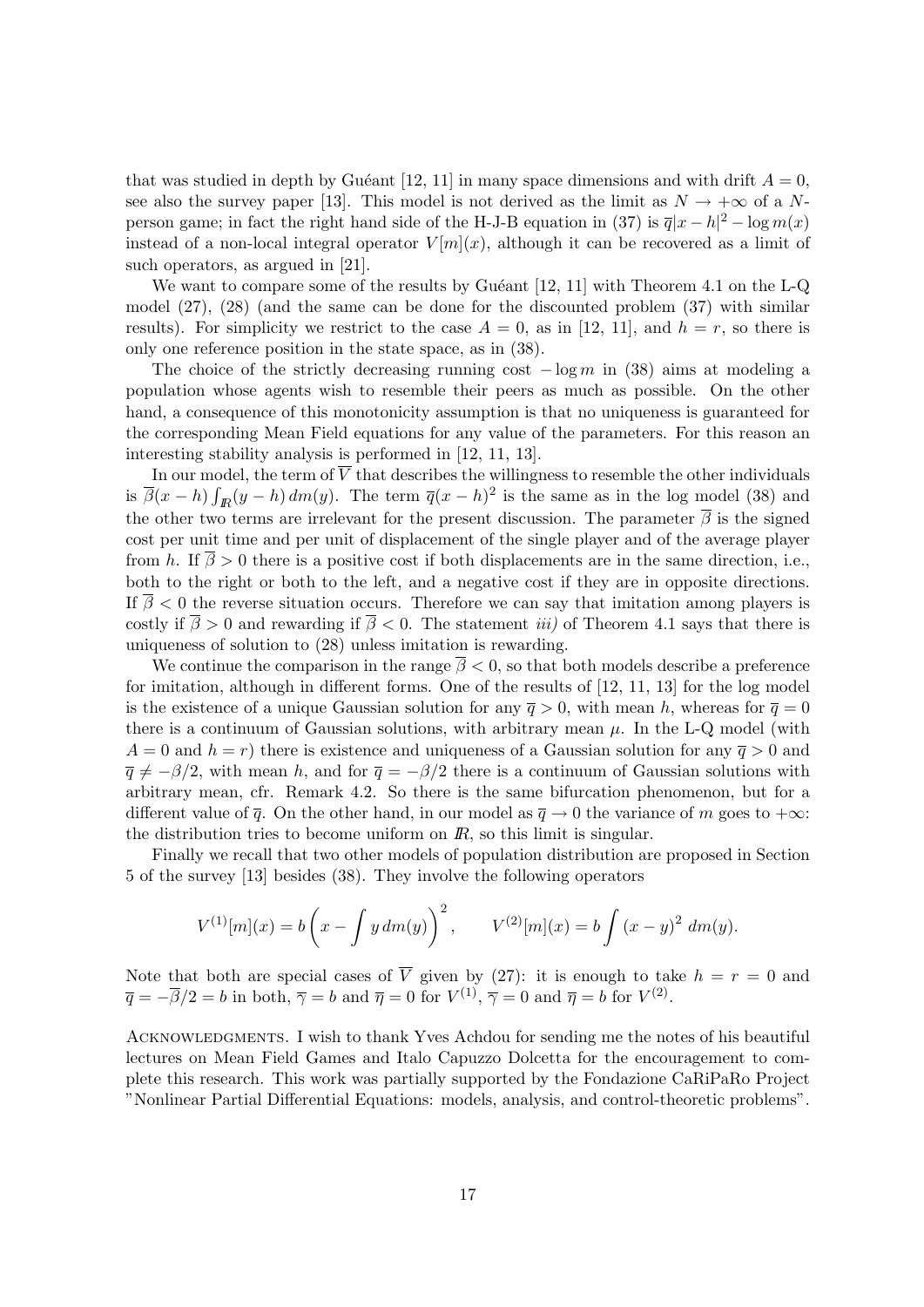## References

- [1] Y. Achdou, F. Camilli, I. Capuzzo-Dolcetta: Mean field games: numerical methods for the planning problem, preprint 2010.
- [2] Y. Achdou, I. Capuzzo-Dolcetta: Mean field games: numerical methods. SIAM J. Numer. Anal. 48 (2010), 1136–1162.
- [3] O. Alvarez, M. Bardi: Ergodic problems in differential games, in "Advances in dynamic game theory", vol. 9 of Ann. Internat. Soc. Dynam. Games, p. 131–152. Birkhäuser Boston, Boston, MA, 2007.
- [4] R.J. Aumann: Markets with a continuum of traders. Econometrica 32 (1964), 39–50.
- [5] M. Bardi, I. Capuzzo Dolcetta: Optimal control and viscosity solutions of Hamilton-Jacobi-Bellman equations. Birkhäuser Boston Inc., Boston, MA, 1997.
- [6] T. Basar, G.J. Olsder: Dynamic noncooperative game theory. Second edition. Academic Press, Ltd., London, 1995.
- [7] A. Bensoussan, J. Frehse: Regularity results for nonlinear elliptic systems and applications. Springer-Verlag, Berlin, 2002.
- [8] P. Cardaliaguet: Notes on Mean Field Games (from P.-L. Lions' lectures at Collège de France), 2010.
- [9] J.C. Engwerda: Linear quadratic dynamic optimization and differential games. Wiley, Chichester, 2005.
- [10] D.A. Gomes, J. Mohr, R.R. Souza: Discrete time, finite state space mean field games. J. Math. Pures Appl. (9) 93 (2010), 308–328
- [11] O. Gu´eant: Mean field games and applications to economics, Ph.D. Thesis 2009, Université Paris-Dauphine.
- [12] O. Guéant: A reference case for mean field games models. J. Math. Pures Appl. (9) 92 (2009), 276–294
- [13] O. Guéant, J.-M. Lasry, P.-L. Lions: Mean field games and applications, in "Paris-Princeton Lectures on Mathematical Finance 2010", Springer, to appear.
- [14] M. Huang, P.E. Caines, R.P. Malhamé: Individual and mass behaviour in large population stochastic wireless power control problems: centralized and Nash equilibrium solutions. Proc. the 42nd IEEE Conference on Decision and Control, Maui, Hawaii, pp. 98-103, December 2003.
- [15] M. Huang, P.E. Caines, R.P. Malhamé: Large population stochastic dynamic games: closed-loop McKean-Vlasov systems and the Nash certainty equivalence principle. Commun. Inf. Syst. 6 (2006), 221–251
- [16] M. Huang, P.E. Caines, R.P. Malham´e: Large-population cost-coupled LQG problems with nonuniform agents: individual-mass behavior and decentralized  $\epsilon$ -Nash equilibria. IEEE Trans. Automat. Control 52 (2007), 1560–1571.